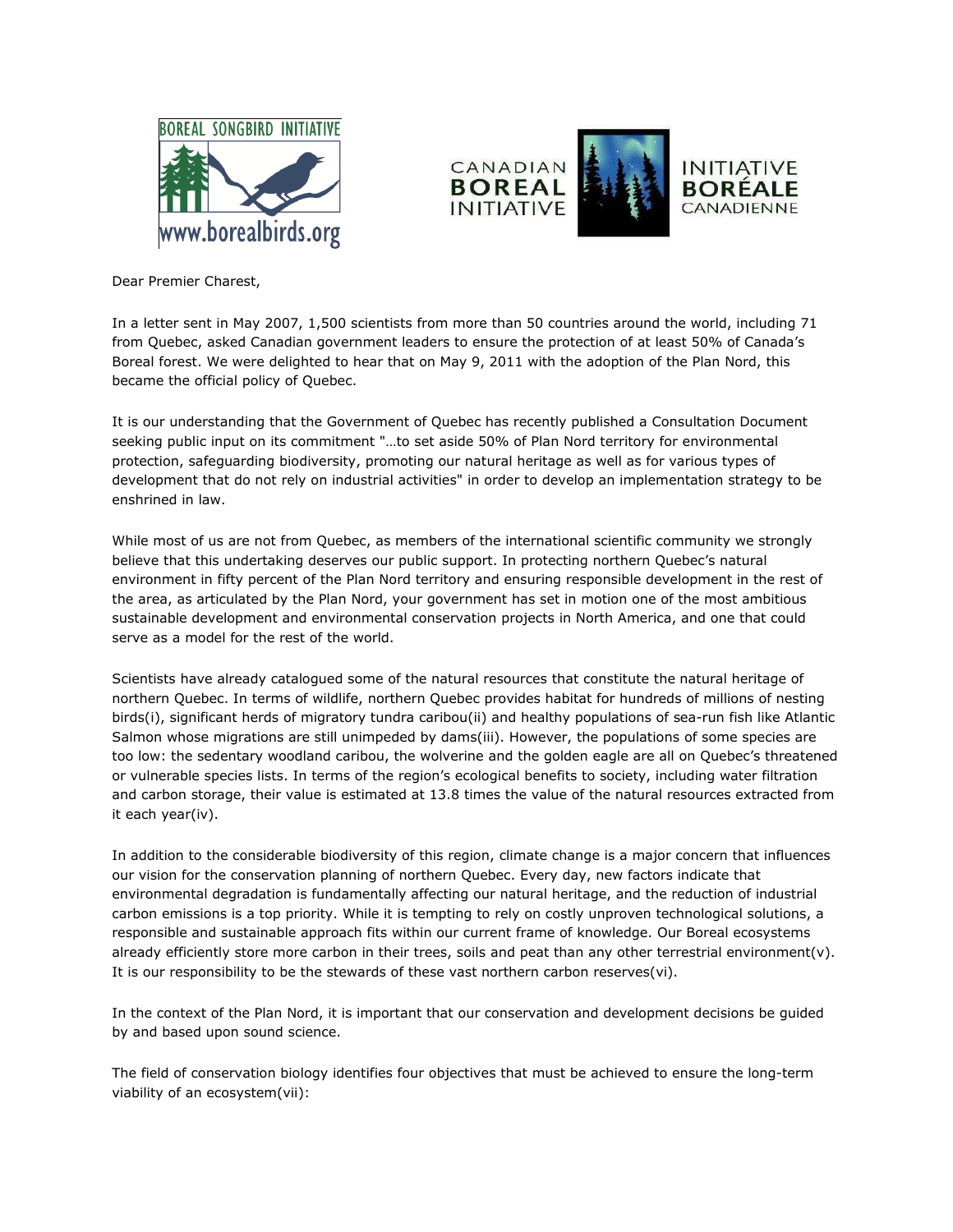- 1. all native ecosystem types must be represented in protected areas;
- 2. populations of all native species must be maintained in natural patterns of abundance and distribution;
- 3. ecological processes such as hydrological processes must be maintained; and
- 4. the resilience to short-term and long-term environmental change must be maintained.

In order to achieve these objectives, it will be necessary for the conservation process being developed to:

- Accelerate identifying and protecting unique and irreplaceable ecological areas and critical habitats for species at risk at appropriate large landscape scales;
- Conduct ecological planning across the entire landscape in advance of development, taking into account socio-economic and cultural considerations, to ensure balance between conservation and sustainable development;
- Pursue the efforts to create a network of large protected areas that are capable of conserving the full range of native biodiversity and ecological processes. By providing examples of natural ecosystem function, these areas will act as ecological benchmarks and inform adaptive management of the region's resources;
- Recognize the industrial nature of large-scale commercial forestry. In special management zones, allow for small-scale community forestry that does not adversely affect biodiversity;
- Assess and mitigate cumulative impacts of development on the landscape and natural ecosystem function;
- Develop guidelines for flexibility and adaptive management that give priority to the maintenance of ecosystem services and processes; and
- Resolve challenges presented by the current supremacy of subsurface rights, and the overlooked, high cumulative effects of mining exploration and extraction on ecosystems

It is our firm hope that by incorporating these principles and criteria, northern Quebec's natural heritage can be maintained intact for future generations, ensuring socio-economic opportunities in perpetuity. We ask that this be done in a manner that fully engages the communities in these regions, especially Aboriginal Peoples, whose knowledge, relationships, interests, aspirations and rights must be respected.

Finally, we feel certain that, in taking this action, Quebec will emerge as a world leader in sustainable development, biodiversity conservation and climate change, while creating a new ecosystem management model for the 21st century that will set the standard for countries around the world.

- i. Unpublished estimates of the Partners in Flight Program based on methodology described in: Blancher, P., and J. V. Wells. 2005. The Boreal Forest Region: North America's Bird Nursery. American Birds 59:30-39.
- ii. Bergerud, A.T., S.N. Luttich, and L. Camps. 2008. The Return of Caribou to Ungava. McGill-Queens University Press, Montreal, QC, and Kingston, ON.
- iii. Wells, J., D. Roberts, P. Lee, R. Cheng, and M. Darveau. 2010. A Forest of Blue—Canada's Boreal Forest: The World's Water Keeper. International Boreal Conservation Campaign, Seattle, WA.
- iv. Anielski, M., and S. Wilson, 2009. Counting Canada's Natural Capital: Assessing the Real Value of Canada's Boreal Ecosystems, Canadian Boreal Initiative and The Pembina Institute, p. 61.
- v. Intergovernmental Panel on Climate Change. 2000. Land Use, Land Use Change, and Forestry. Rt. Watson, I.R. Noble, B. Bolin, N.H. Ravindranath, D.J. Verardo, and D.J. Dokken (eds.). Cambridge University Press, Cambridge.
- vi. This responsibility was expressed by the International Union for Conservation of Nature (IUCN), which has recommended that Canada and Russia ensure the protection of their Boreal regions.
- vii. Noss, R.F., and A.Y. Cooperrider. 1994. Saving nature's legacy: Protecting and restoring biodiversity. Island Press, Washington.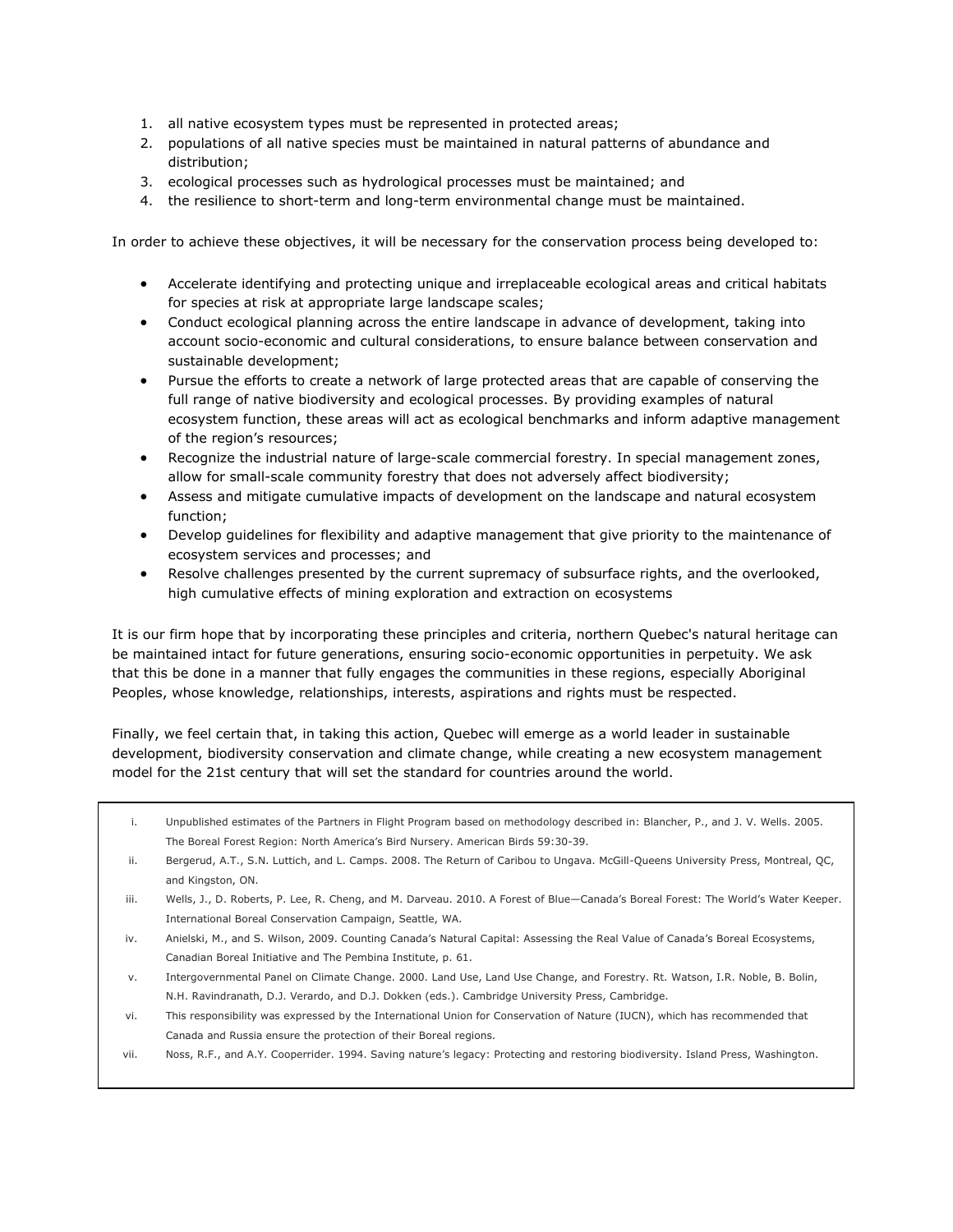Respectfully yours,

## **ARGENTINA**

**Victor Cueto, Ph.D.** *Research* University of Buenos Aires

**Alex Jahn, Ph.D.** *Postdoctoral Research Associate* Universidad de Buenos Aires

### **AUSTRALIA**

**Hania Lada, Ph.D.** *Postdoctoral Research Associate* Monash University

**Gary Luck, Ph.D.** *Associate Professor* Charles Sturt University

**Lisa Pope, Ph.D.** University of Queensland

**Hugh Possingham, Ph.D.** *Professor* University of Queensland

**Sebastian Schwarz, Ph.D.** Macquarie University

**Francois Teste, Ph.D.** *Research Associate* The University of Western Australia

### **AUSTRIA**

**Christian Jersabek, Ph.D.** University of Salzburg

**Heino Konrad, Ph.D.** Federal Reserarch and Training Centre for Forests

**Rudolf Litschauer, Ph.D.** *Ministerialrat* Federal Research and Training Centre for Forests

**Christian Schlötterer** *Professor*

University of Veterinary Medicine Vienna

**Thomas Wrbka, Ph.D.** *Assistant Professor* University of Vienna

### **BELGIUM**

**Christoffel Bonte** University of Antwerp

**Griet Casteleyn, Ph.D.** Ghent University

**Jorien Fret** *Ph.D. Student* University of Ghent

**Pascal Hablützel** *Ph.D. Candidate* University of Leuven

**Tine Huyse, Ph.D.** *Postdoctorate* University of Leuven

**Alexander Kobler** *Ph.D. Student* University of Antwerp

**Gregory Maes, Ph.D.** Katholieke Universiteit Leuven

**Patrick Mardulyn, Ph.D.** *Chercheur qualifié FNRS* Université Libre de Bruxelles

**Sara Moeys** *Ph.D Student* University of Ghent

**Dagmar Obbels** *Ph.D. Student* University of Ghent

**Annelies Pede** *Ph.D. Student* Ghent University

**Joost Raeymaekers, Ph.D.** *Professor* University of Leuven

**Koen Sabbe** *Professor* Ghent University

**Jeroen Staelens, Ph.D.** Ghent University

**Ines Tavernier** *Ph.D. Student* Ghent University

**Frederik Van den Breock** *Ph.D. Student* Catholic University Leuven

**Nicolas Van Oostende, Ph.D.** Ghent University

**Jeroen Van Wichelen** *Scientist* Ghent university

**Sara Vandamme** *Ph.D. Student* ILVO-fisheries

**Maarten Vanhove** *Ph.D. Student* Katholieke Universiteit Leuven / Royal Museum for Central Africa

**Katrijn Vannerum, Ph.D.** Ghent University

**Elie Verleyen, Ph.D.** *Researcher* University of Ghent

**Annick Verween, Ph.D.** *Technology Developer* University of Ghent

**Filip Volckaert, Ph.D.** *Professor* Katholieke Universiteit Leuven

**Renate Wesselingh, Ph.D.** *Professor* Université catholique de Louvain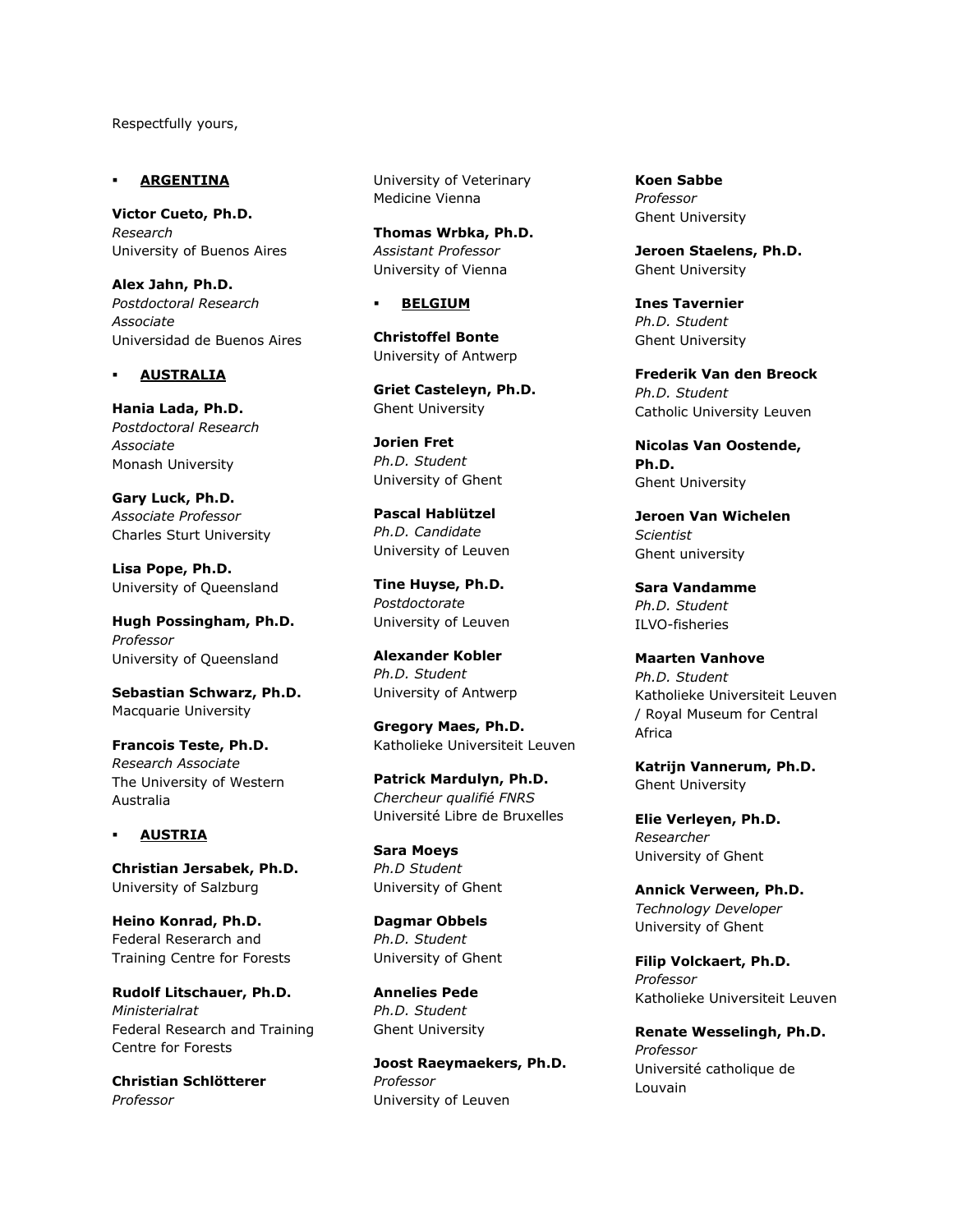### **BRAZIL**

**Ana Santos, Ph.D.** *Post-Doc Position* Universidade Federal de Goiás

### **CANADA**

**Adeniyi Adediran, Ph.D.** University of Toronto

**Yves Alarie** *Diector of Research Development and Creativity* Laurentian University

**Mira Anand, Ph.D.** McGill University

**Madhur Anand, Ph.D.** *Professor* University of Guelph

**Roxane Andersen, Ph.D.** *Post-Doctoral Fellow* University of Waterloo

**Julien April** *Ph.D. student* Université Laval

**Dominique Arseneault, Ph.D.** *Professor* Université du Québec à Rimouski

**Nadia Aubin-Horth, Ph.D.** *Assistant Professor* Universite Laval

**Pascal Badiou, Ph.D.** *Research Scientist* Ducks Unlimited Canada

**Lyn Baldwin, Ph.D.** *Assistant Professor* Thompson Rivers University

**Jeffrey Ball** *Ecologist* University of Alberta

**Spencer Barrett, Ph.D.** *University Professor* University of Toronto

**Chris Barrington-Leigh, Ph.D.** *Asst Professor* McGill University

**Stanislav Bashalkhanov, Ph.D.** *Research and Policy Analyst* Maritime Provinces Higher Education Commission

**Kaela Beauclerc, Ph.D.** *Senior Genetics Technician* Ontario Ministry of Natural Resources

**Marie-Eve Beaulieu** *Professionnelle de Recherche* Universite Laval

**Chantale Begin** *Ph.D. Candidate* Simon Fraser University

**Beatrix Beisner, Ph.D.** *Professor* Université du Québec à Montréal

**Sébastien Bélanger-Deschênes** *M. Sc. Student* Université Laval

**Marc Bélisle, Ph.D.** *Professeur Agrégé* Université de Sherbrooke

**Hugo Beltrami, Ph.D.** *Professor* St. Francis Xavier University

**Louis Bernatchez, Ph.D.** *Professeur titulaire* Université Laval

**Isabelle Bisson, Ph.D.** *Research Associate* Smithsonian Migratory Bird Center, Conservation Biology Institute

**F. Guillaume Blanchet** *Ph.D. Candidate* University of Alberta

**Luc Boileau** *Technologist* Laurentian University

**Marie-Claude Bonneville** *Research Associate* McGill University

**Stéphanie Boudreau** *Professionnelle de recherche* Canards Illimités Canada

**Jacques Bovet, Ph.D.** *Professeur (retraité)* Université Laval

**Nathalie Brodeur** *Ph.D. Candidate* Universite Laval

**Patricia Brouillette** *Biologiste* Organisme des bassins versants de la Zone Bayonne

**Adam Oliver Brown** *Professor of Biology* University of Ottawa

**Anne Bruneau, Ph.D.** *Professor* Université de Montréal

**Theresa Burg, Ph.D.** *Professor* University of Lethbridge

**Philip Burton, Ph.D.** *Adjunct Professor* University of Northern British Columbia

**Erica Calhoon, Ph.D.** McGill University

**Bruce Campbell** *Professor* Okanagan College

**Robert Cannings, Ph.D.** *Curator of Entomology* Royal British Columbia Museum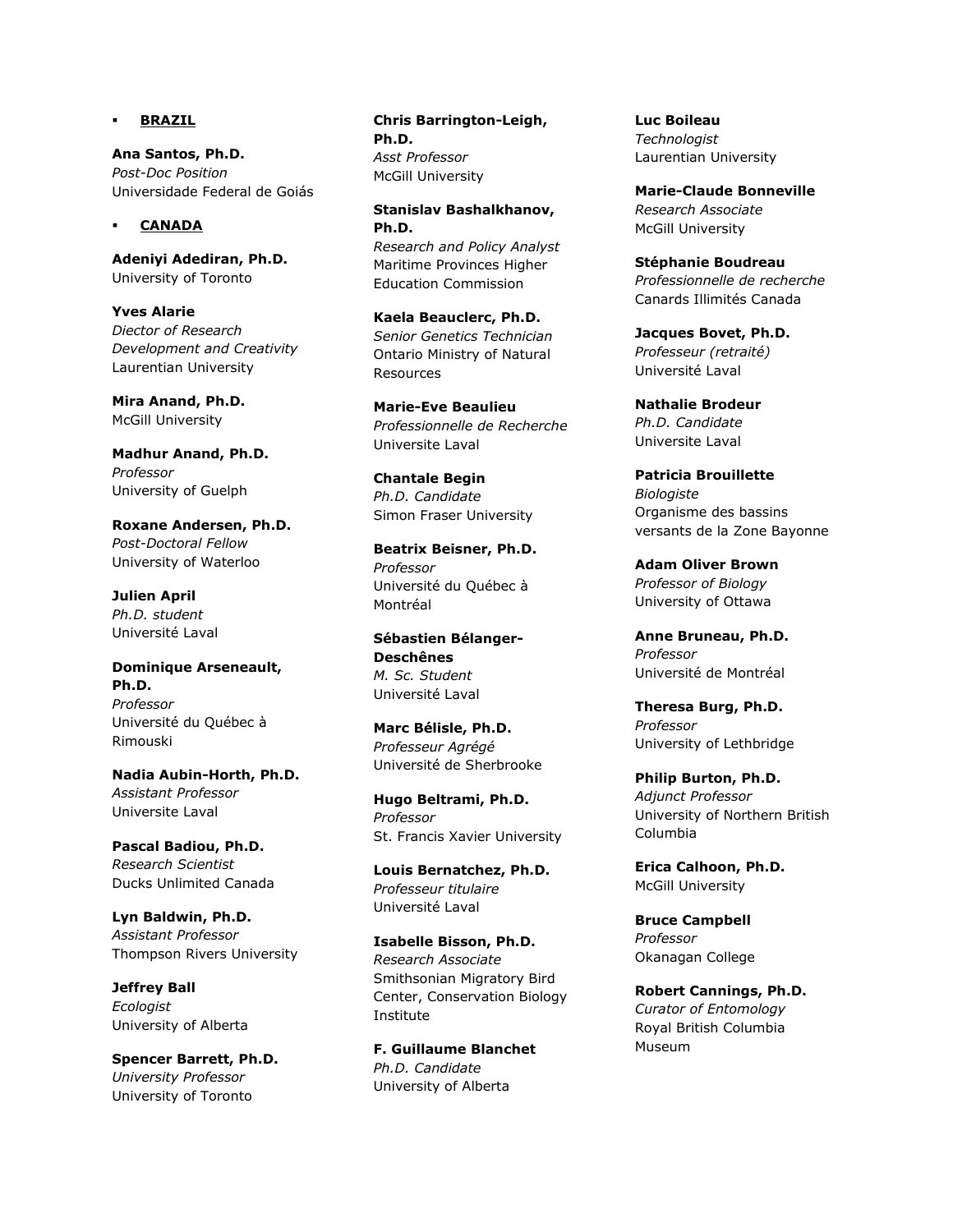**Matt Carlson** *Ecologist* Canadian Boreal Initiative

**Ralph Cartar, Ph.D.** *Associate Professor* University of Calgary

**Bruce Case** *M.D.¸ M.SC.* McGill University

**Antonia Cattaneo, Ph.D.** *Professor* Université de Montréal

**Rahim Chabot** *Étudiant-chercheur Ph.D.* Université Laval

**Jennifer Chambers** *Research Professional* Université de Sherbrooke

**Pat Chow-Fraser, Ph.D.** *Professor and Director of Life Sciences* McMaster University

**David Clements, Ph.D.** *Professor* Trinity Western University

**Alain Cogliastro, Ph.D.** *Botaniste-chercheur* Jardin botanique de Montréal

**Michael Collins, Ph.D.** *Honorary Research Professor* Memorial University

**Cristian Correa** *Ph.D. Candidate* McGill University

**Patrice Couture, Ph.D.** *Professor* Institut National de la Recherche Scientifique

**Gaëlle Darmon, Ph.D.** *Postdoctorante* Université Laval

**Marcel Darveau, Ph.D.** *Chef¸ recherche et* 

*conservation boréales* Canards Illimités Canada

**Carla Davidson, Ph.D.** *Postdoctoral Fellow* University of Calgary

**Paul del Giorgio** *Professor* Université du Québec à Montréal

**Alison Derry, Ph.D.** *Assistant professor* UQAM

**Tony Diamond, Ph.D.** *Professor* University of New Brunswick

**Anne-Marie Dion-Cote** *Ph.D. candidate* Universite Laval

**Kimberly Dohms** *Ph.D. Candidate* University of Lethbridge

**Pierre Echaqubard** *Ph.D. candidate* Laurentian University

**Evan Edingrer, Ph.D.** *Associate Professor* Memorial University

**Darryl Edwards** *Ph.D. Candidate* Laurentian University

**John England, Ph.D.** *Professor & NSERC Northern Research Chair* University of Alberta

**Steve Enns** *Science Data Systems Analyst* Environment Canada

**Dror Etzion, Ph.D.** *Professor* McGill University

**Melissa Evans, Ph.D.** *Postdoctoral Researcher* Université Laval

**Marie-Andrée Fallu, Ph.D.** *Research Liaison Officer* Université de Montréal

**Michael Feller, Ph.D.** *Professor Emeritus* University of British Columbia

**Marco Festa-Bianchet, Ph.D.** *Professor* Université de Sherbrooke

**Scott Findlay, Ph.D.** *Associate Professor* University of Ottawa

**Sarah Finkelstein, Ph.D.** *Associate Professor* University of Toronto

**George Finney, Ph.D.** *President* Bird Studies Canada

**Mark FOrbes, Ph.D.** *CRC and Professor¸ Biology* Carleton University

**Art Fredeen, Ph.D.** *Professor* University of Northern British Columbia

**Gregor Fussmann, Ph.D.** *Professor* McGill University

**Ashley Gaden** *ArcticNet IRIS 1 Coordinator* University of Manitoba

**Dany Garant, Ph.D.** *Professeur* Université de Sherbrooke

**Michelle Garneau, Ph.D.** *Professeur* Université du Québec à Montréal

**Susan Gaskin, Ph.D.** *Professor* McGill University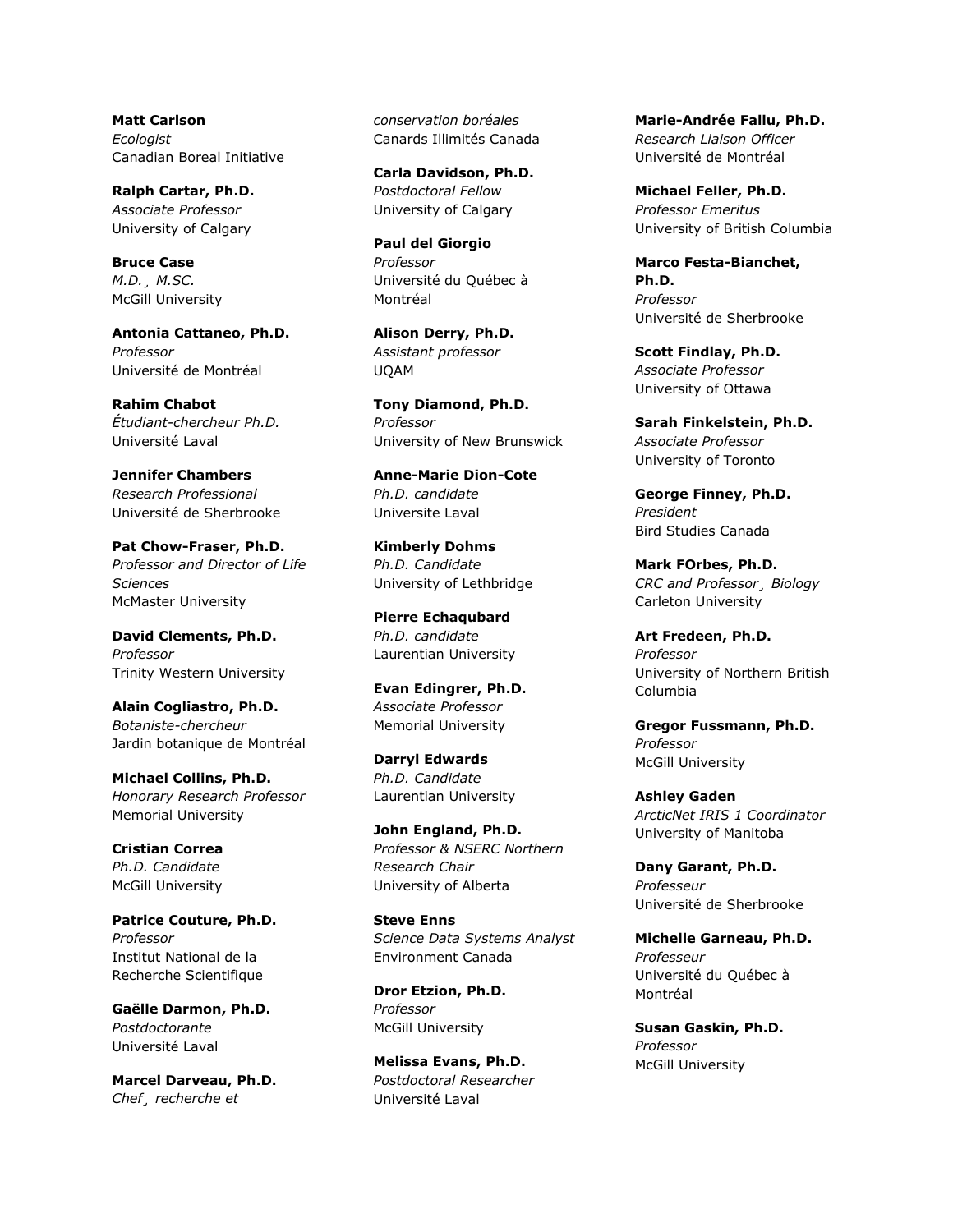**Fidji Gendron, Ph.D.** *Assistant Professor* First Nations University of Canada

**John Gibson, Ph.D.** *Scientist Emeritus* Fisheries and Oceans¸ Canada

**Benjamin Gilbert, Ph.D.** *Assistant Professor* University of Toronto

**Francois Girard, Ph.D.** *Stagiaire post-doctorat* Service Canadien des Forêts

**Philippe Girard, Ph.D.** *Postdoctoral Researcher* Université de Montréal

**Jean-François Giroux** *Professeur titulaire* UQAM

**Jean-Guy Godin, Ph.D.** *Chancellor's Professor* Carleton University

**Mark Goldberg, Ph.D.** *Professor* McGill University

**Root Gorelick, Ph.D.** *Associate Professor* Carleton University

**Michael Goss, Ph.D.** *Professor Emeritus* University of Guelph

**Kiyoko Gotanda** *Ph.D. Candidate* McGill University

**Ian Goudie, Ph.D.** *Forest Science Coordinator* Canadian PArks and Wilderness Society

**Peter Graham** *Lecturer* Concordia University

**Brendan Graham** *Ph.D. Student* University of Windsor

**David Greenwood, Ph.D.** *Professor & Environmental Science program coordinator* Brandon University

**Helga Guderley, Ph.D.** *Professor* Université Laval

**Robert Guy, Ph.D.** *Professor* University of British Columbia

**Landis Hare, Ph.D.** *Professor* Université du Quebec

**Christopher Hassall, Ph.D.** *Postdoctoral Fellow¸ Biology* Carleton University

**François Olivier Hébert** *Graduate Student* Université Laval

**Stephen Hecnar** *Professor* Lakehead University

**Luise Hermanutz, Ph.D.** *Professor* Memorial University

**Eric Higgs, Ph.D.** *Professor* University of Victoria

**T. Andrew Hurly, Ph.D.** *Professor* University of Lethbridge

**Pierre Iachetti** *Conservation Director* ForestEthics Canada

**David Innes, Ph.D.** *Professor* Memorial University

**Wendy Jackson, Ph.D.** *Senior International Liaison* NZ Department of Conservation

**Annie Jacob** *Biologiste* Université du Québec à Trois-Rivières

**John Jacobs, Ph.D.** *Professor* Memorial University

**Alfred Jaouich, Ph.D.** *Professor* UQAM

**Marc Johnson, Ph.D.** *Professor* University of Toronto at Mississauga

**Katherine Jones** *Volunteer Coordinator -- Ontario* Bird Studies Canada

**Norman Jones, Ph.D.** *Professor* Bishop's University

**David Jordan** *Assistant Professor* Trinity Western University

**Crispin Jordan, Ph.D.** University of Edinburgh

**Jeremy Kerr, Ph.D.** *Professor of Biology* University of Ottawa

**Myroslava Khomik, Ph.D.** *Postdoctoral Fellow* Max Planck Institute for Biogeochemistry

**Karen Kidd, Ph.D.** *Professor and Canada Research Chair* University of New Brunswick

**Youngil Kim, Ph.D.** *Postdoctoral Fellow* McGill University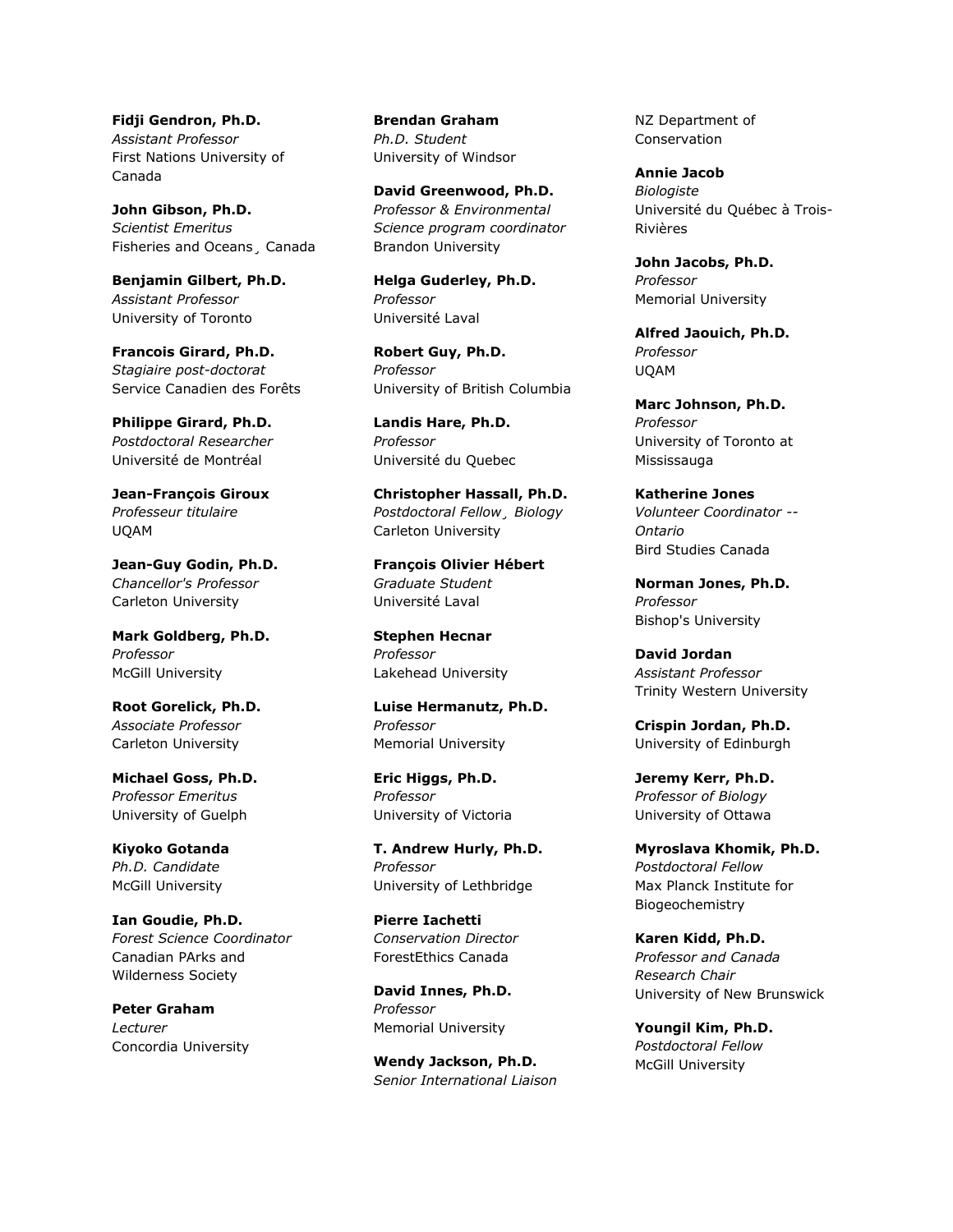**Doug King, Ph.D.** *Professor* Carleton University

**Peter Kotanen, Ph.D.** *Professor* University of Toronto at Mississauga

**Donald Kramer, Ph.D.** *Professor Emeritus* McGill University

**Sigrun Kullik, Ph.D.** *Visiting Scientist* University of Guelph

**Catherine La Farge, Ph.D.** *Director & Curator* University of Alberta

**Nicolas Lachance-Bernard** *Ph.D. Candidate and Teaching Assistant* Environmental Engineering Program, Ecole polytechnique fédérale de Lausanne

**Robert Laird, Ph.D.** *Assistant Professor* University of Lethbridge

**Linda Lait** *Research Assistant* University of Lethbridge

**Fabien Lamaze** *Ph.D. Student* Université Laval

**Line Lapointe, Ph.D.** *Professeure* Université Laval

**Rod Lastra, Ph.D.** *Professor* University of Manitoba

**Randy Lauff** *Part-time Professor* St. Francis Xavier University

**Isabelle Laurion, Ph.D.** *Professor* Institut National de la Recherche Scientifique

**Patrick Leighton, Ph.D.** Universite de Montreal

**Denis Lepage, Ph.D.** *Chercheur sénior* Études d'Oiseaux Canada

**David Lesbarrères** *Director* Laurentian University

**Nikita Lopoukhine** *Chair of World Commission on Protected Areas* International Union for Conservation of Nature

**Michel Loreau, Ph.D.** *Professeur* McGill University

**Christie Lovat** *Ph.D. Student* McGill University

**Steven Mamet** *Ph.D. Candidate* University of Alberta

**Micheline Manseau, Ph.D.** *Professor* University of Manitoba

**Tom Marshall** *Associate Professor* Okanagan College

**André L Martel, Ph.D.** *Chercheur scientifique* Musée canadien de la nature

**Alice Martin, Ph.D.** University of Lethbridge

**Stephen Mayor** *Ph.D. Candidate* University of Alberta

**Harry McCaughey, Ph.D.** *Professor* Queen's University

**Eliot McIntire, Ph.D.** *Associate Professor* Université Laval

**Crystal McKenzie** *Graduate Student* University of Windsor

**Chandra Moffat** *MSc Candidate* University of British Columbia

**Faisal Moola, Ph.D.** *Director¸ Terrestrial Conservation and Science Program* David Suzuki Foundation

**Antoine Morin** *Professeur* Université d'Ottawa

**Karita Negandhi** *Ph.D. Student* Univeriste de Quebec¸ INRS-ETE

**Carolyn Nersesian** *Post-doctoral researcher* Université Laval

**Ann-Lise Norman, Ph.D.** *Associate Professor* The University of Calgary

**Eric Normandeau** *Researcher* Laval University

**Sarah Otto, Ph.D.** *Canadian Research Chair Professor* University of British Columbia

**Peter Outridge, Ph.D.** *Adjunct Professor* University of Manitoba

**Serge Payette, Ph.D.** *Professeur Titulaire* Université Laval

**Stéphanie Pellerin, Ph.D.** *Adjunct Professor* Université de Montréal

**Naïm Perreault** *M.Sc. Student* Université du Québec à Trois-Rivières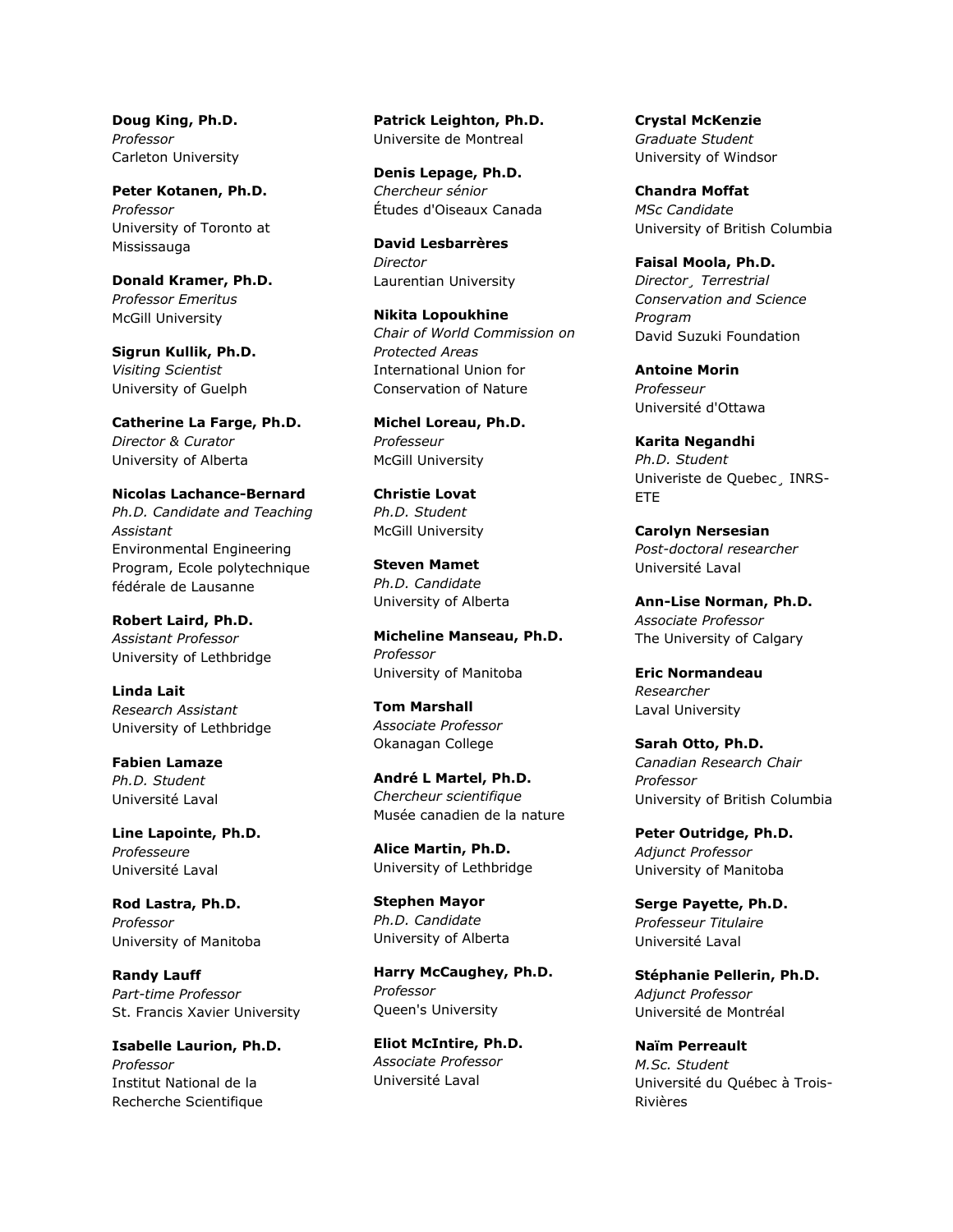**Dolors Planas, Ph.D.** *Full Professor* Université du Québec à Montréal

**Melody Porlier, Ph.D.** *Ph.D. Student* Université de Sherbrooke

**Monique Poulin, Ph.D.** *Professeure* Université Laval

**Steve Prashker** *Instructor¸ Practicum Coordinator¸ GIS Lab Manager* Carleton University

**Renée Préfontaine** *M.Sc Student* University of Toronto at Mississauga

**David Punter, Ph.D.** *Professor (Senior Scholar)* University of Manitoba

**Alexandre Rasiulis** *Étudiant à la Maîtrise* Université Laval et Caribou Ungava

**Denis Réale, Ph.D.** *Chaire de Recherche du Canada en écologie comportementale* Université du Québec à Montréal

**Paul Regular** *Ph.D. Candidate* Memorial University

**Chantal Reid, Ph.D.** *Assistant Professor* Duke University

**Jeanine Rhemtulla, Ph.D.** *Assistant Professor* McGill University

**John Richardson, Ph.D.** *Professor* University of British Columbia

**Gordon Robinson, Ph.D.** *Professor* University of Manitoba

**Dominique Roche** *Ph.D. Candidate* Australian National University

**Line Rochefort, Ph.D.** *Professeur Titulaire* Université Laval

**Nigel Roulet, Ph.D.** *Professor* McGill University

**Josée Rousseau** *Humboldt Bay Bird Observatory Program Director* Klamath Bird Observatory

**Marie-Julie Roux, Ph.D.** Pêches et Océans Canada

**Dave Rudkin** *Assistant Curator* Royal Ontario Museum

**Howard Rundle, Ph.D.** *Associate Professor & Canada Research Chair* University of Ottawa

**Ron Russell, Ph.D.** *Associate Professor of Biology* Saint Mary's University

**Jeffery Saarela, Ph.D.** *Research Scientist* Canadian Museum of Nature

**James Schaefer, Ph.D.** *Professor* Trent University

**David Schindler, Ph.D.** *Professor of Ecology* University of Alberta

**Dolph Schluter, Ph.D.** *Professor* University of British Columbia

**Elizabeth Schultz, Ph.D.** *Associate Professor* University of Lethbridge

**Richard Schuster** *Ph.D. Student* University of British Columbia

**Jeremy Schwartzentruber** McGill University and Genome Quebec Innovation Centre

**Timothy Schwinghamer** *Ph.D. Candidate* McGill University

**Marilyn Scott, Ph.D.** *Director, School of Environment* McGill University

**Ricardo Scrosati, Ph.D.** *Associate Professor* St. Francis Xavier University

**Janean Sharkey** *Wildlife Biologist* Freelance Consulting

**Bill Shipley, Ph.D.** *Professeur Titulaire* Université de Sherbrooke

**Joe Shorthouse** *Professor* Laurentian University

**Marina Silva-Opps, Ph.D.** *Associate Professor* University of Prince Edward Island

**Martin Simard, Ph.D.** *Assistant Professor* Université Laval

**Derek Smith, Ph.D.** *Assistant Professor* Carleton University

**Marc St-Arnaud, Ph.D.** *Chercheur et Professeur associé* Jardin botanique de Montréal et Université de Montréal

**Allan Stein, Ph.D.** *Professor (Retired)* Memorial University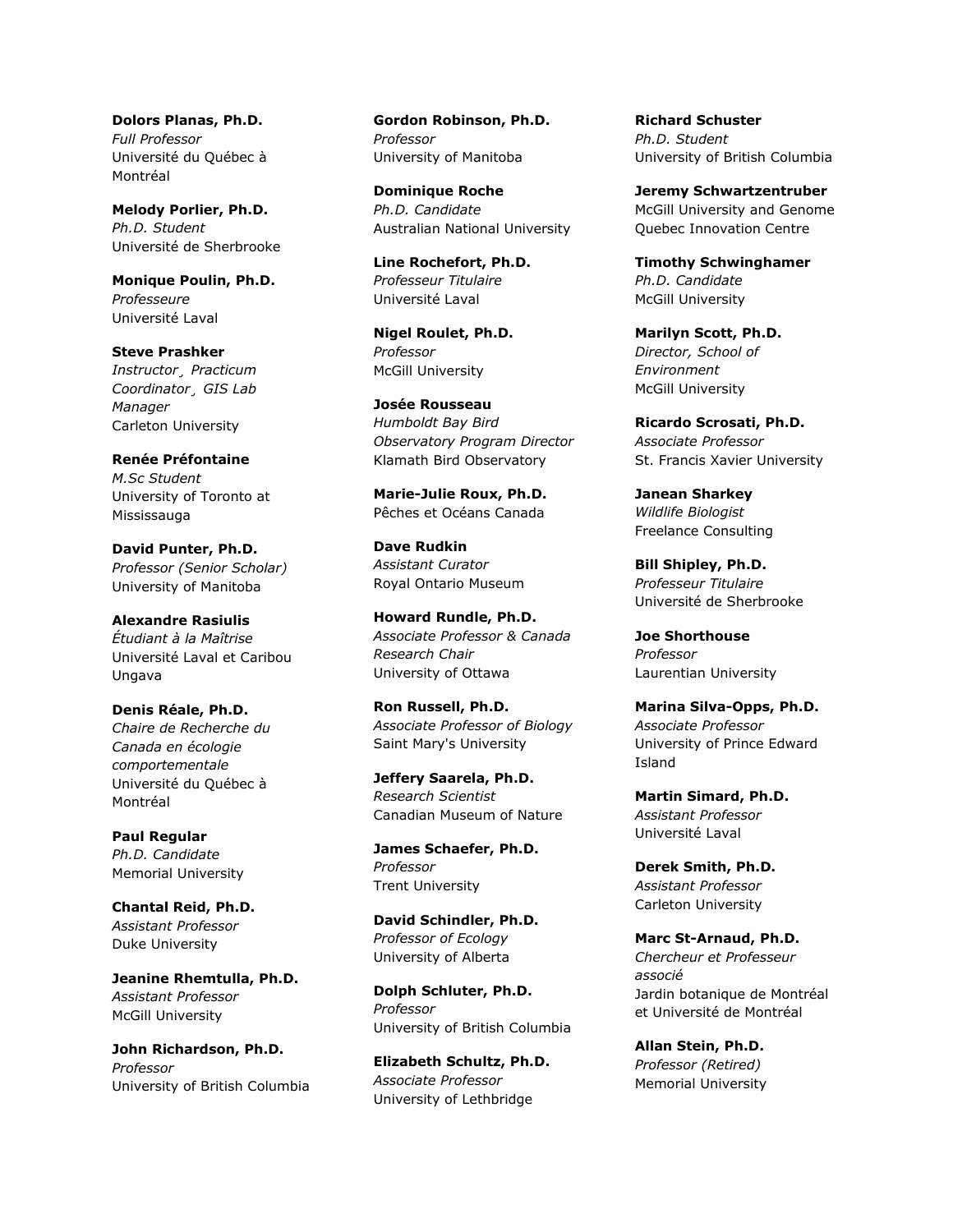**John Stinchcombe, Ph.D.** *Associate Professor* University of Toronto

**Jacques Tardif, Ph.D.** *Professor* University of Winnipeg

**Quinn Thomas** *Medical Student* Université Laval

**Douglas Tozer, Ph.D.** *Aquatic Surveys Biologist* Bird Studies Canada

**Katrine Turgeon, Ph.D.** *Postdoctoral fellow* University of Guelph

**Raymond J. Turner, Ph.D.** *Professor* University of Calgary

**Nancy Turner, Ph.D.** *Professor* University of Victoria

**Eliane Valiquette** *Masters Candidate* Université Laval

**Robert van Hulst, Ph.D.** *Professor of Biology* Bishop's University

**Stan Vasiliauskas, Ph.D.** *Project Forester* Natural Resources Ministry

**Andrew Weaver, Ph.D.** *Professor¸ School of Earth and Ocean Sciences* University of Victoria

**Jonathan Whiteley** *Ph.D. Candidate* McGill University

**Sylvia Wood** *Ph.D Candidate* McGill University

**Mick Wu, Ph.D.** *Chercheur postdoctoral* Université Simon Fraser **John Yackel, Ph.D.** *Associate Professor* University of Calgary

**Geoffrey York** *Senior Program Officer¸ Arctic Species* WWF Global Arctic Program

**Jian Zhang** *Ph.D. Student* University of Alberta

## **COLOMBIA**

**Diego Giraldo-Canas** *Professor* Universidad Nacional de Colombia

**Peter Bunyard** *Lecturer/Researcher in Forest and Hydrology* Universidad Sergio Arboleda¸ Colombia

## **CROATIA**

**Olga Jovanovic, Ph.D.** *Freshwater assistant* **WWF** 

# **CUBA**

**Antonio López Almirall, Ph.D.** *Researcher* National Museum of Natural History of Cuba

# **CYPRUS**

**Marc Srour** *Scientific Associate* Enalia Physis Environmental Research Centre

## **CZECH REPUBLIC**

**Jan Cermak** *Professor* Mendel University Brno

**Sarka Jahodova** *MS* Institute of Botany **Nadezhda Nadezhdina** *Professor* Mendel University Brno

## **DENMARK**

**Hans Estrup Andersen, Ph.D.** *Senior scientist* Aarhus University

**Ib Johnsen, Ph.D.** *Professor* University of Copenhagen

**Matthias Ketzel, Ph.D.** *Senior Scientist* Aarhus Univeristy

**Jean-Philippe Lessard, Ph.D.** *Postdoctorate* University of Copenhagen

**Morten Limborg** *Ph. D. Student* Technical University of Denmark

**Nina Lundholm, Ph.D.** *Associate Professor* University of Copenhagen

**Ojvind Moestrup, Ph.D.** *Professor* University of Copenhagen

## **EGYPT**

**Edwin Cruz-Rivera, Ph.D.** *Assistant Professor* American University in Cairo

# **ESTONIA**

**Mihkel Kangur, Ph.D.** *Director* Institute of Ecology, Tallinn University

**FINLAND**

**Johan Kotze, Ph.D.** *University Lecturer* University of Helsinki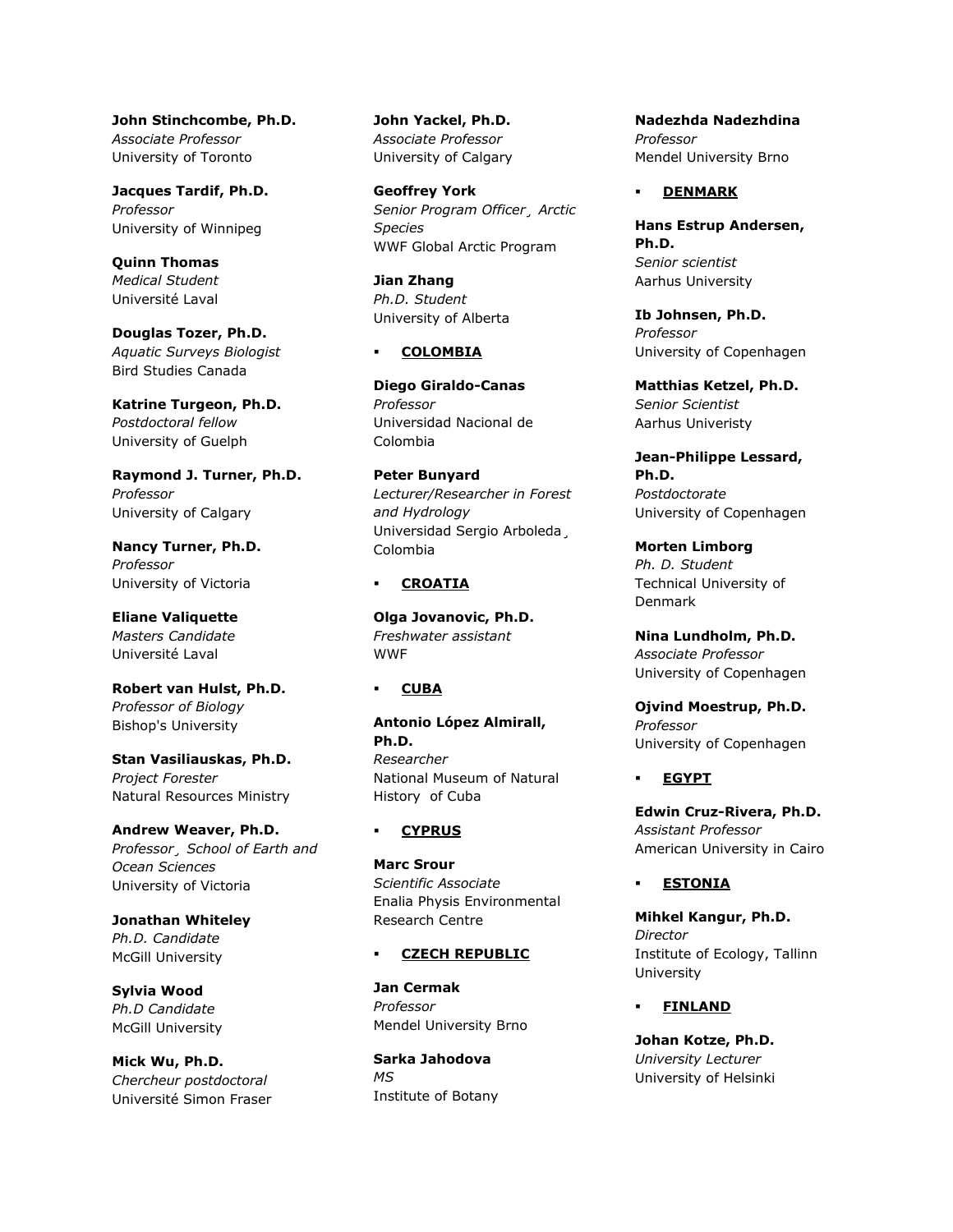**Hermanni Aaltonen** *Ph.D. Student* University of Helsinki

**Jaana Bäck, Ph.D.** *Research Coordinator* University of Helsinki

**Maria del Rosario Dominguez** *Researcher* Helsinki University

**Martin Lodenius, Ph.D.** *Docent* University of Helsinki

**Jari Niemelä, Ph.D.** *Professor¸ Dean* University of Helsinki

**Juhani Paivane, Ph.D.** *Professor Emeritus* Helsinki university

**Pekka Pakarinen, Ph.D.** *Docent* University of Helsinki

**Nina Pekkala** *Ph.D. Student* University of Jyväskylä

**Tomas Roslin, Ph.D.** *University Lecturer* University of Helsinki

**Shambhu Sah, Ph.D.** *Researcher* University of Helsinki

**Gergely Várkonyi, Ph.D.** *Senior Research Scientist* Finnish Environment Institute

**Harri Vasander, Ph.D.** *Professeur* Université d'Helsinki

**Stephen Venn** *Ph.D. Student* University of Helsinki

**Tuomo Wallenius, Ph.D.** *Researcher* University of Helsinki

# **FRANCE**

**Arnaud Béchet, Ph.D.** *Researcher* Tour du Valat

**Simon Benhamou, Ph.D.** *Research Director* Centre National de la Recherche Scientifique

**Carmen Bessa-Gomes, Ph.D.** *Lecturer* AgroParisTech

**Aurélie Bonin, Ph.D.** *Doctor* Université Jseph Fourier

**Anne Charmantier, Ph.D.** *Researcher* Centre National de la Recherche Scientifique

**Lounes Chikhi, Ph.D.** *Chercheur* **CNRS** 

**Céline Devaux, Ph.D.** *Maître de Conférences* Université Montpellier 2

**Mathieu Fortin, Ph.D.** *Research scientist* Institut National de la Recherche Agronomique

**André-Jean Francez, Ph.D.** *Enseignant-Chercheur* Université Rennes 1

**Romain Guerreiro** *Ph.D. Student* Université de Bourgogne

**Arndt Hampe** *Directeur de Recherche* Institut National de la Recherche Agronomique

**Gaudin Jérémy, Ph.D.** *Anguilla Rostrata Local Adaptation* Université Laval

**Marcel Lambrechts, Ph.D.** *Directeur de recherche* Centre National de la Recherche Scientifique

**Noël LE GOFF** *Forest Research scientist* INRA-France

**Maryline Pioz, Ph.D.** *Post Doctoral Fellow* **CIRAD** 

**Brigitte Poulin, Ph.D.** *Head of Ecosystem Department* Tour du Valat Research Center

**Guillaume Rieucau, Ph.D.** *Post-doctoral Fellow* Université Paul Sabatier, Toulouse France

**Jean-Michel Guillon, Ph.D.** Université Paris-Sud

### **GERMANY**

**Christine Altenrath** University of Cologne

**Andreas Beck, Ph.D.** *Curator* Natural History Collection

**Martin Dieterich, Ph.D.** *Professor of Landscape Ecology* University of Hohenheim

**Matthis Drolet** *Ph.D. Student* Georg-August University Göttingen

**Sophia Engel, Ph.D.** Ludwig Maximilian University

**Anna Ernst** *Ph.D. Student* Senckenberg Research Institute

**Patrick Faubert, Ph.D.** *Chercheur post-doctoral* Helmholtz Zentrum München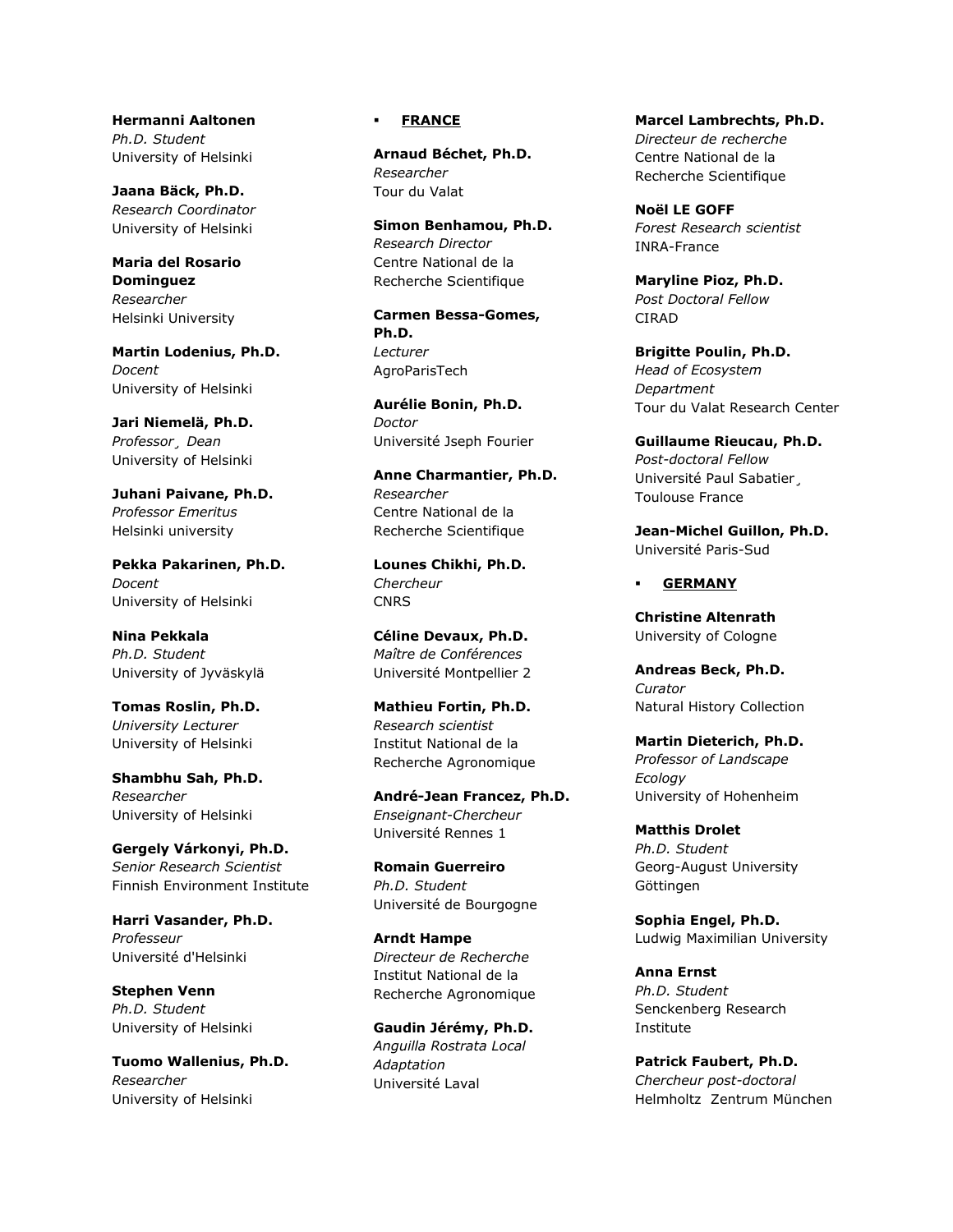**Wolfgang Forstmeier, Ph.D.** *Research Scientist* Max Planck Institute for **Ornithology** 

**Barbara Helm, Ph.D.** Max Planck Institute for **Ornithology** 

**Joseph Hoffman, Ph.D.** *Lecturer* University of Bielefeld

**Hans Joosten, Ph.D.** *Prof. Dr. Dr. h.c.* Greifswald University

**Wojciech Makalowski, Ph.D.** *Professor* Univerosty of Muenster

**Juan F. Masello, Ph.D.** *Doctor Rerum Naturalium* Max Planck Institute for Ornithology

**Angela McGaughran, Ph.D.** *Doctor* Max Planck Institute

**Tomás Murray, Ph.D.** Martin-Luther-Universität Halle-Wittenberg

**Sandra Mustafa** *Ph.D. Candidate* University of Münster

**Petra Quillfeldt, Ph.D.** *Research Group Leader* Max Planck Institute for Ornithology

**Markus Ritz, Ph.D.** Senckenberg Museum of Natural History Görlitz

**Franz Schuhwerk, Ph.D.** *Curator* Botanische Staatssammlung München

**Susanne Schulmeister, Ph.D.** *Lecturer*

University of Munich¸ Germany

**Dagmar Triebel, Ph.D.** *Curator* Department of Mycology & Phycology, Munich Botanical Gardens

**GREECE**

**Grigoris Kylafis, Ph.D.**

**ICELAND**

**Snaebjorn Palsson, Ph.D.** *Associate professor* University of Iceland

## **IRAN**

**Ahmad Mahdavi, Ph.D.** *Director* Sustainable Agriculture and Environment/University of Tehran

## **IRELAND**

**Anke Dietzsch, Ph.D.** *Post-doctoral Research* Trinity College Dublin

**Desmond Gillmor, Ph.D.** *Professor* Trinity College¸ University of Dublin

**Maria Hughes, Ph.D.** *Postdoctoral Researcher* Queen's University Belfast

**George Sevastopulo, Ph.D.** *Professor Emeritus* Triniity College Dublin

# **ISRAEL**

**Tom Berman, Ph.D.** *Professor Emeritus* Israel Oceanographic and Limnological Research Institute

**Burt Kotler, Ph.D.** *Professor*

Ben-Gurion University of the Negev

**Berry Pinshow, Ph.D.** *Professor¸ Department Chair* Ben-Gurion University of the Negev

# **ITALY**

**Carlotta De Filippo, Ph.D.** Fondazione Edmund Mach

**Giovanni Destro Bisol, Ph.D.** *Professor* Sapienza University of Rome

**Heidi Christine Hauffe, Ph.D.** Non-profit Foundation

**Markus Metz, Ph.D.** *Post Doctoral Fellow* IASMA Research and Innovation Centre

**Graziella Mura, Ph.D.** *Professor* University La Sapienza

**Marco Oliverio** *Professor* University "La Sapienza"

**Annapaola Rizzoli, Ph.D.** *DVM* Fondazione Edmund Mach ( private research foundation)

**Duccio Rocchini, Ph.D.** *Researcher* Fondazione Edmund Mach

**Carlo Utzeri** *Associate Professor* Univ. La Sapienza¸ Rome

# **JAPAN**

**Christian Vincenot, Ph.D.** Kyoto University

**LITHUANIA**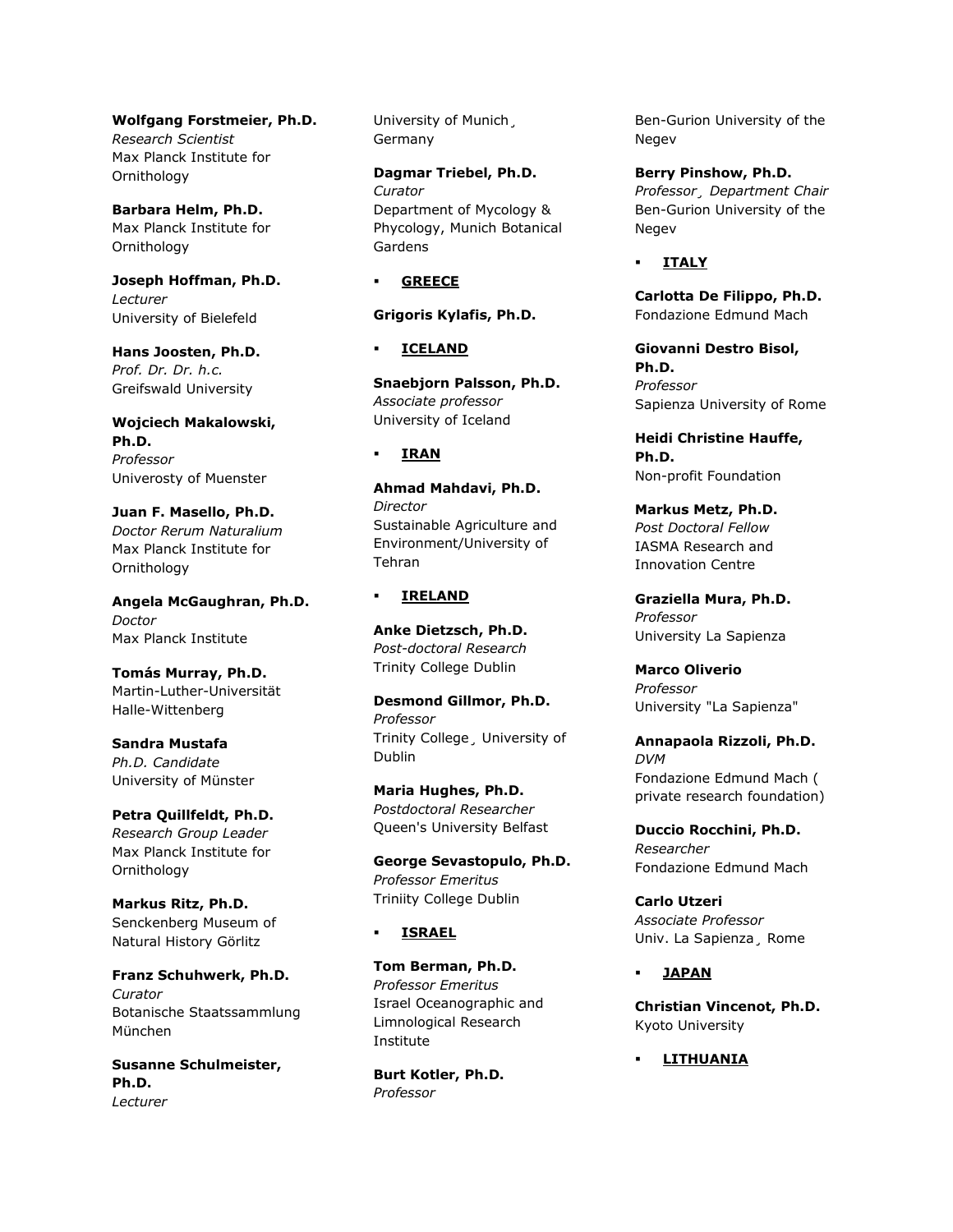**Jurgita Sorokaite, Ph.D.** *Scientific Researcher* Nature Research Center

**Tomas Virbickas, Ph.D.** *Senior researcher* Nature Research Center

### **MEXICO**

**Javier Caballero, Ph.D.** *Director of the Botanic Garden* Universidad Nacional Autonoma de Mexico

**Jorge Cabrera-Jimenez** *Doctor of Science (Biology)* Universidad Nacional Autonoma de Mexico

**Alicia Castillo, Ph.D.** *Researcher* Universidad Nacional Autónoma de México

**Ernesto Enkerlin-Hoeflich, Ph.D.** *Professor/Dean* Monterrey Tech

**Patricia Escalante, Ph.D.** *Professor* Universidad Nacional Autónoma de México

**Horacio Paz** *Professor* National University of Mexico

**Victor Hugo Reynoso, Ph.D.** *Researcher* Univesidad Nacional Autónoma de México

**Jorge Schondube, Ph.D.** *Professor* Universidad Nacional Autonoma de Mexico

## **NETHERLANDS**

**Elisabeth Addink, Ph.D.** *Assistant Professor* Utrecht University

**Aat Barendregt, Ph.D.** *Assistant Professor* Utrecht University

**Willem Bouten, Ph.D.** *Professor* University of Amsterdam

**Steven M. De Jong, Ph.D.** *Professor* Utrecht University

**Stefan Dekker, Ph.D.** *Senior Researcher* Utrecht University

**Sander Gussekloo, Ph.D.** *Assistant Professor* Wageningen University

**Annemieke Kooijman, Ph.D.** *Researcher* University of Amsterdam

**Lucas Reijnders, Ph.D.** *Professor* University of Amsterdam

**Theo van Asch, Ph.D.** *Assistant Professor* Utrecht University

#### **NEW ZEALAND**

**Monica Awasthy** *Ph.D. Candidate & Ecology Technician* Victoria University of Wellington

**Mariana Bulgarella, Ph.D.** *Postdoctoral Fellow* Massey University

**Joanne Chapman, Ph.D.** *Scientist* Ministry of Agriculture and Forestry

**Elizabeth Heeg** *Graduate Student Researcher* Victoria University of Wellington

**Peter Martin, Ph.D.** Victoria University of Wellington

**Ignatius Menzies** *Ph.D. Candidate* Victoria University of Wellington

**Malgorzata Nakagawa-Lagisz, Ph.D.** *Researcher* University of Otago

**Robert Poulin** *Professor* University of Otago

**Monika Zavodna, Ph.D.** *Postdoctoral Fellow* University of Otago

# **NORWAY**

**John Birks** *Professor* University of Bergen

**Svein Dale** *Professor* Norwegian University of Life **Sciences** 

**Ivar Folstad** *Professor* University of Tromsø

**Stein Fredriksen, Ph.D.** *Professor* University of Oslo

**Yngvar Gauslaa, Ph.D.** *Professor* Norwegian University of Life **Sciences** 

**Sigmund Hågvar, Ph.D.** *Professor* Norwegian University of Life **Sciences** 

**Olav Hjeljord, Ph.D.** *professor* Norwegian University of Life **Sciences**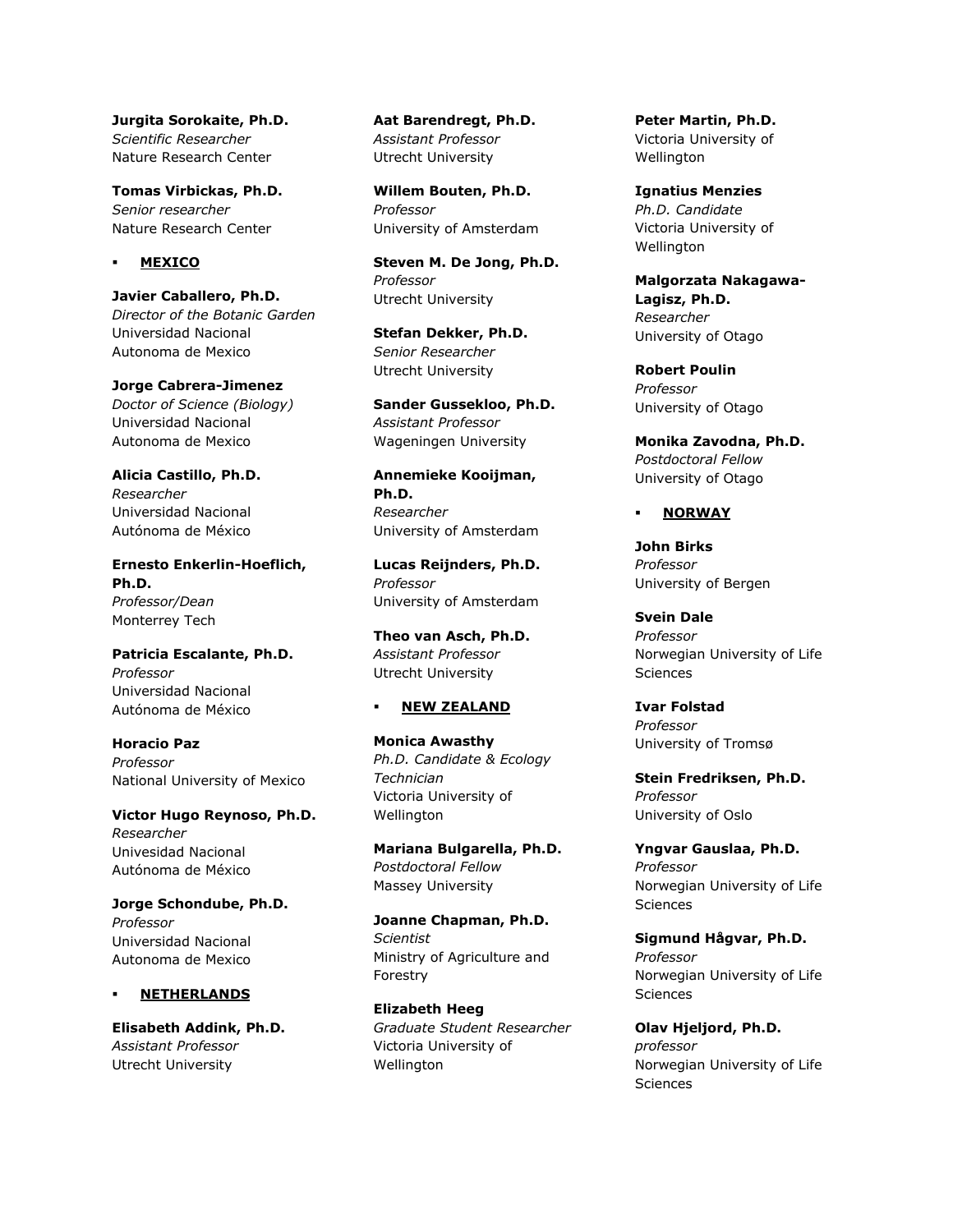**Sverre Kobro** *Scientist* Norwegian Institute for Agricultural and Environmental Research

**Mikael Ohlson, Ph.D.** *Professor* Norwegian University of Life Sciences

**Vigdis Vandvik** *Professor* University of Bergen

## **PANAMA**

**Adriane Cromer** *Master's of Forest Science* Yale University

## **POLAND**

**Adam Boratynski, Ph.D.** *Professor* Institute of Dendrology¸ Polish Academy of Sciences

# **Przemyslaw Chylarecki, Ph.D.** Museum and Institute of

Zoology¸ Polish Academy of **Sciences** 

**Jakub Cygan, Ph.D.** Agro Bio Test

**Joanna Galas, Ph.D.** *Hydrobiologist* Institute of Nature Conservation¸ Polish Academy of Sciences

**Maria Katalin Holynska** *Associate Professor* Museum and Institute of Zoology¸ Polish Academy of **Sciences** 

**Marta Maziarz** *Ph.D. Student* Wroclaw University

**Tomasz Osiejuk, Ph.D.** *Professor of Biology* Adam Mickiewicz University **Patryk Rowinski, Ph.D.** *Forestry Faculty* Warsaw University of Life Sciences - SGGW

**Maria Sterzynska, Ph.D.** Museum and Institute of Zoology¸ Polish Academy of Sciences

**Wioletta Tomaszewska, Ph.D.** *Associate Professor* Museum and Institute of Zoology¸ Polish Academy of **Sciences** 

**Tadeusz Tylkowski, Ph.D.** *Professor* Institute of Dendrology¸ Polish Academy of Sciences

**Tomasz Wesolowski, Ph.D.** *Professor* University of Wroclaw

**Andrzej Wuczynski, Ph.D.** *Manager* Institute of Nature Conservation¸ Polish Academy of Sciences

**Bartlomiej Wyzga, Ph.D.** Institute of Nature Conservation¸ Polish Academy of Sciences

**Magdalena Zagalska-Neubauer** *Researcher* Museum and Institute of Zoology¸ Polish Academy of **Sciences** 

**Roman Zurek, Ph.D.** *Research Scientist* Institute of Nature Conservation¸ Polish Academy of Sciences

**PORTUGAL**

**Vera Domingues, Ph.D.** *Postdoctoral Research* Harvard University

**Christoph Meyer, Ph.D.** *Research Associate* University of Lisbon

**Pedro Silva, Ph.D.** *Professor* University of Lisbon

## **RUSSIA**

**Alexander Chikunov** *Founder* Institute of World Ideas

**Victor Gorshkov, Ph.D.** *Professor* Petersburg Nuclear Physics Institute

**Anastassia Makarieva, Ph.D.** *Researcher* Petersburg Nuclear Physics Institute

**Andrei Nefiodov, Ph.D.** *Professor* Petersburg Nuclear Physics Institute

## **SLOVENIA**

**Maja Derlink** *Ph.D. Student* National Institute of Biology

**Maja Zorovic, Ph.D.** *Research Associate* Natlional Institute of Biology

# **SPAIN**

**Burghelea Carmen, Ph.D.** *Ph.D. Researcher* University of Vigo

**Francisco Lara, Ph.D.** *Profesor Titular de Universidad* University Autonoma of Madrid

**Diego Mallo** *Ph. D. Student* University of Vigo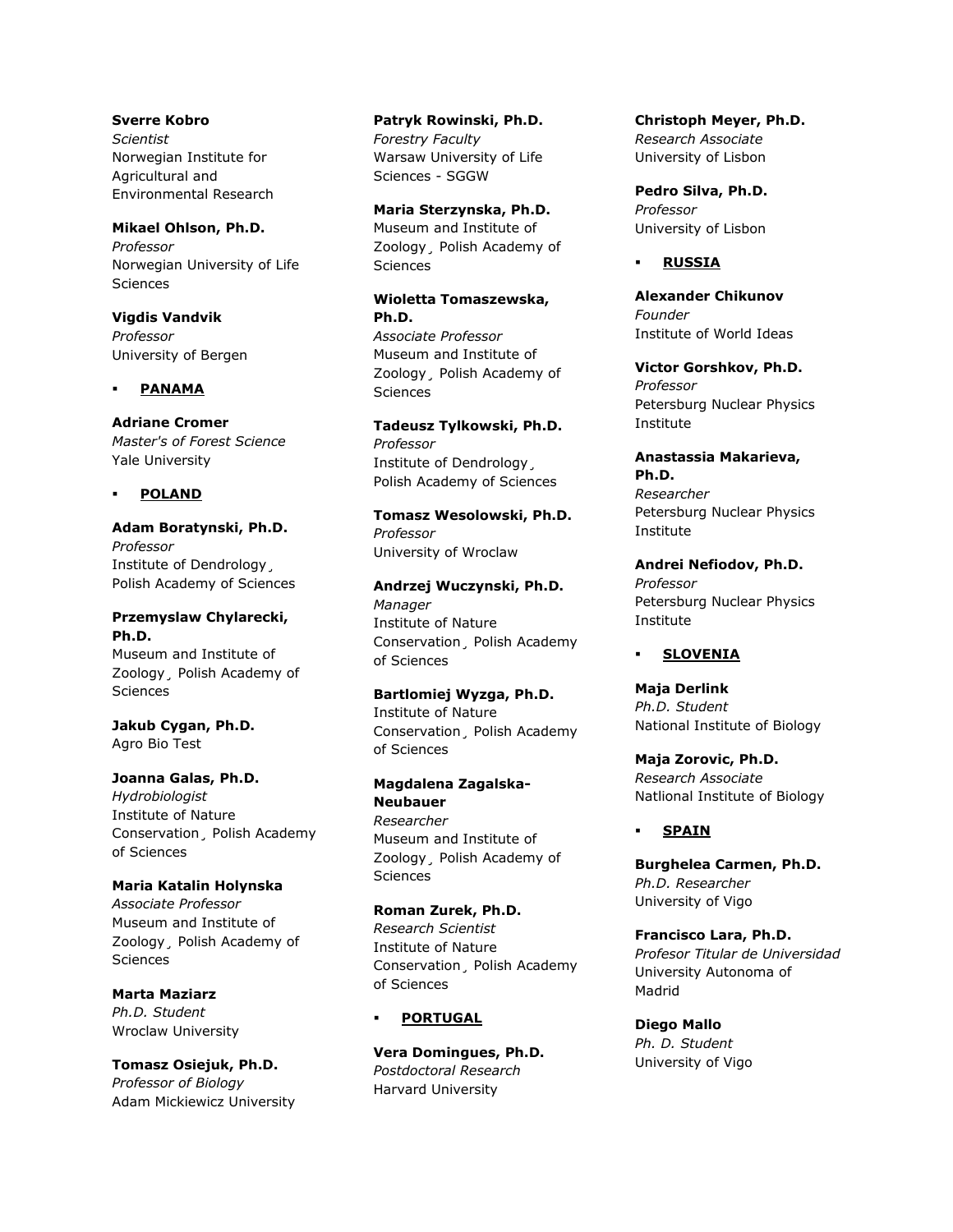**Rubén Mateo, Ph.D.** *Research* Univerisidad Politécnica de Madrid

**Juan Carlos Moreno Saiz, Ph.D.** *Professor* Univeridad

**Ferran Palero, Ph.D.** *Scientist* Universitat de València

**Angela Parody Merino** *Master* Université Internationale Menéndez- Pelayo

**Luis Santos** *Ph.D. Student* Instituto Nacional de Investigaciones Agronómicas

**Sergio Velasco Ayuso, Ph.D.** Universidad Autónoma de Madrid

### **SWEDEN**

**Debora Arlt, Ph.D.** Swedish University of Agricultural Sciences

**Karl-Olof Bergman, Ph.D.** *Associate Professor* Linköping university

**Johan Bergstedt, Ph.D.** *Senior Lecturer* University of Linköping

**Sarah Bourlat, Ph.D.** *Chercheur postdoc* Museum d'Histoire Naturelle de Stockholm

**Bengt Carlsson, Ph.D.** *Researcher* Uppsala University

**Michel Clément** *Research Scientist* Swedish Natural History Museum¸ Stockholm

**Peter Dalin, Ph.D.** *Assistant professor* Swedish University of Agricultural Sciences

**Sönke Eggers, Ph.D.** *Associate Prof* Swedish University of Agricultural Sciences

**Anahi Espindola, Ph.D.** *Postdoctorate* University of Lausanne

**Katja Fedrowitz** *Ph.D. Student* Swedish University of Agricultural Sciences

**Vivian Goerlich, Ph.D.** Linköping University

**Frank Götmark, Ph.D.** *Professor of Animal Ecology and Conservation Biology* University of Gothenburg

**Michael Gundale** *Associate Professor* Swedish University of Agricultural Sciences

**Abdulghani Hasan, Ph.D.** *Researcher* Lund University

**Samuel Johnson** *Ph.D. Student* Swedish University of Agricultural Sciences

**Eleanor Jones** *Postdoctorate* University of Uppsala

**Mats Jonsell, Ph.D.** *Researcher* Swedish University of Agricultural Sciences

**Anders Jonsson, Ph.D.** *Researcher* Umeå University

**Mari Jönsson, Ph.D.** *Assistant Professor*

Swedish Species Information Centre¸ Swedish University of Agricultural Sciences

**Torbjörn Josefsson, Ph.D.** *Senior Researcher* Swedish University of Agricultural Sciences

**Jan Karlsson, Ph.D.** *Professor* Umeå University

**Leif Kullman, Ph.D.** *Professor* University of Umeå

**Fredrik Lagergren, Ph.D.** *Associate Professor* Lund University

**Per Larsson, Ph.D.** *Intendent* Lund University

**Ane Timenes Laugen** *Assistant professor* Swedish University of Agricultural Sciences

**Anna Lehrman, Ph.D.** Swedish University of Agricultural Sciences

**Peter Lindberg, Ph.D.** *Senior Scientist* University of Gothenburg

**Mats Lindeskog, Ph.D.** *Researcher* Lund University

**Matt Low, Ph.D.** *Associate Professor* Swedish University of Agricultural Sciences

**Yvonne Meyer-Lucht, Ph.D.** *post-doc* Uppsala University

**Per Milberg, Ph.D.** *Professor* Linköping University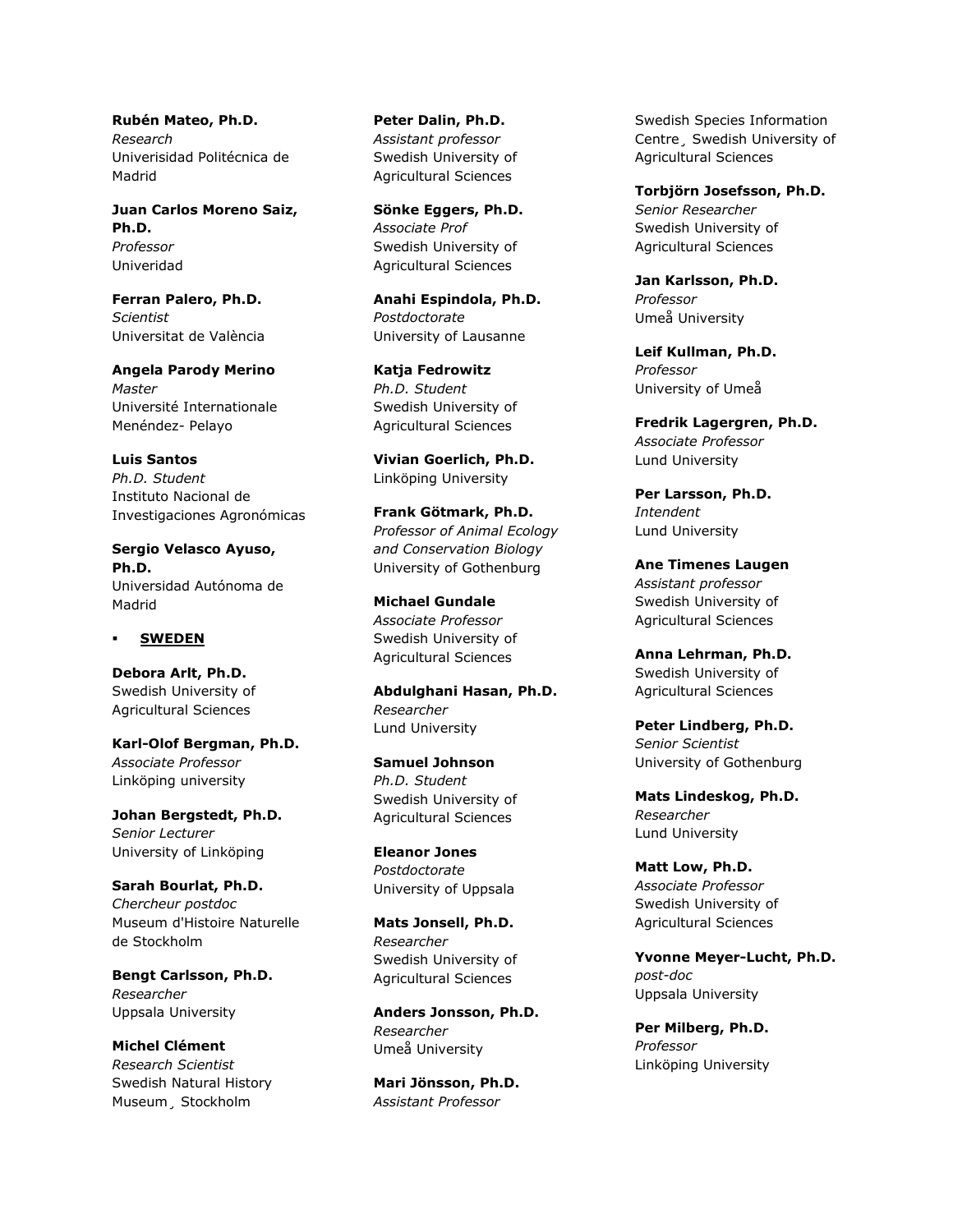**Petter Öhrn** *Ph.D Student* Swedish University of Agricultural Sciences

**Urban Olsson, Ph.D.** *Associate Professor* University of Gothenburg

**Amy Parachnowitsch, Ph.D.** *Research Fellow* Uppsala Univeristy

**Matthias Peichl, Ph.D.** *Assistant Professor* Swedish University of Agricultural Sciences

**Diana Rubene** *Ph.D. Student* Swedish University of Agricultural Sciences

**Martin Sykes, Ph.D.** *Professor* Lund University

**David Warlind** *Ph.D. Student* Lund University

**L.M. Westerberg, Ph.D.** *Lecturer* Linköping University

## **SWITZERLAND**

**Sarah Jane Bates** *Master Student* University of Lausanne

**Dominique Bays** *Laborantine* Université de Lausanne

**Friederike Bienert, Ph.D.** Université de Lausanne

**Alan Brelsford, Ph.D.** *Postdoctorate* University of Lausanne

**Alexandre Chausson** Université de Lausanne **Daniel Cherix, Ph.D.** *Professor* University of Lausanne

**Philippe Christe, Ph.D.** *Lecturer* University of Lausanne

**Pamela Collins** *Doctoral Candidate* Université de Lausanne

**Sylvain Dubey, Ph.D.** *Researcher* University of Lausanne

**Jerome Goudet, Ph.D.** *Professor* Université de Lausanne

**Christine Grossen, Ph.D.** University of Lausanne

**Antoine Guisan, Ph.D.** *Associate Professor* University of Lausanne

**Jacques Hausser, Ph.D.** *Emeritus Professor* University of Lausanne

**Dubochet Jacques, Ph.D.** *Professeur honoraire* Université de Lausanne

**Luigi Maiorano, Ph.D.** *Post-Doc Researcher* Université de Lausanne

**Blake Matthews, Ph.D.** *Group Leader* Swiss Federal Institute of Aquatic Science and Technology

**Danielle Mersch** *Ph.D. Student* University of Lausanne

**Julian Norghauer, Ph.D.** *Assistant Researcher* University of Bern

**Gilberto Pasinelli, Ph.D.** *Deputy scientific director* Swiss Ornithological Institute **Nicolas Perrin** *Professeur* Université de Lausanne

**Jessica Purcell, Ph.D.** *Postdoctoral Researcher* University of Lausanne

**Sergio Rasmann, Ph.D.** *Group leader* University of Lausanne

**Albertine Roulet Leblanc** *Master* Université de Lausanne

**Johannes Fredericus Scheepens, Ph.D.** *Postdoctoral Researcher* University of Basel

**Roberto Sermier** *Staff* Université de Lausanne

**Vincent Sonnay** *MSc-student* Lausanne University

**Matthias Stöck, Ph.D.** *Privatdocent* Université de Lausanne

**Josh Van Buskirk, Ph.D.** *Research Associate* University of Zurich

**Pascal Vittoz, Ph.D.** *Senior Project Leader* University of Lausanne

**Claus Wedekind** *Associate Professor* University of Lausanne

**Yannick Wurm, Ph.D.** University of Lausanne

**Nick Zimmermann, Ph.D.** *Head of Research Unit¸ Landscape Dynamics & Management* Swiss Federal Research Institute WSL

**THAILAND**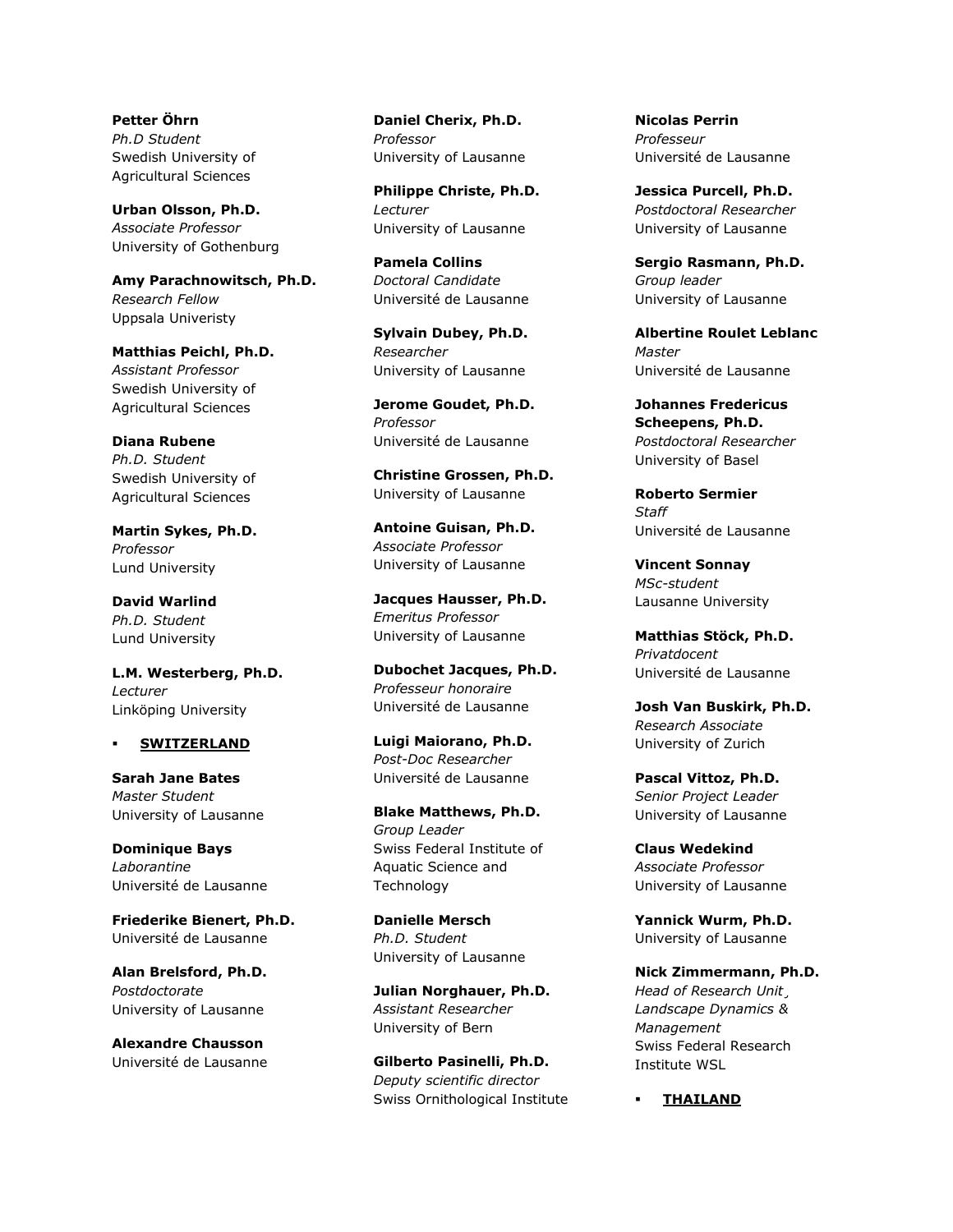**Alice Hughes, Ph.D.** *Research Fellow* Prince of Songkla University

### **UNITED KINGDOM**

**Poul Christoffersen** *Lecturer* University of Cambridge

**Samantha Davies, Ph.D.** Center for Ecology and Hydrology

**Ellen Fry, Ph.D.** *Postdoctoral Researcher* Imperial College London

**Daniel Halligan, Ph.D.** *Postdoctoral research associate* University of Edinburgh

**Rus Hoelzel, Ph.D.** *Professor of Molecular Ecology* Durham University

**Alistair Jump, Ph.D.** *Senior Lecturer* University of Stirling

**Arati Lyengar, Ph.D.** *Senior Lecturer and Course Leader* University of Central Lancashire

**Kirsten McMillan** *Ph.D. Student* Laurentian University

**Seanna McTaggart, Ph.D.** *Research Fellow* University of Edinburgh

**Richard Milne, Ph.D.** *Lecturer* University of Edinburgh

**Hooman Moghadam, Ph.D.** University of Oxford

**Sean Rands** *Lecturer* University of Bristol

**Barbara Richardson** *Co-principal Investigator* Long Term Ecological Research (LTER)

**David Wege** *Senior Caribbean Program Manager* BirdLife International

**Kirsten Wolff, Ph.D.** Newcastle University

## **UNITED STATES**

**Heather Adams, Ph.D.** *Postdoctoral Research Associate* Montana State University

**Farshid Ahrestani** *Research Scientist* Columbia University

**Caglar Akcay, Ph.D.** *Postdoctoral Associate* Cornell University

**Helen Alexander, Ph.D.** *Professor* University of Kansas

**Peter Alpert, Ph.D.** *Professor* University of Massachusetts at Amherst

**Gregory Ames** *Postdoctoral Research* Duke University

**Cort Anastasio, Ph.D.** *Professor* University of California¸ Davis

**Cynthia Annett, Ph.D.** *Research Associate Professor* Kansas State University¸ University of Alaska at Anchorage

**Scott Armbruster, Ph.D.** *Senior Research Scientist* University of Alaska Fairbanks **Todd Arnold, Ph.D.** *Associate Professor* University of Minnesota

**William Baker, Ph.D.** *Professor* Program in Ecology¸ Univ. of Wyoming

**Dennis Baldocchi, Ph.D.** *Professor of Biometeorology* University of California¸ Berkeley

**Robert Baldwin, Ph.D.** *Assistant Professor of Conservation Biology* Clemson University

**Bruce Baldwin, Ph.D.** *Professor* UC Berkeley

**Matthew Barbour, Ph.D.** *Ph.D. Student* University of British Columbia

**Jill Baron, Ph.D.** *Senior Research Scientist* Colorado State University

**Mark Battle, Ph.D.** *Associate Professor* Bowdoin College

**David Berg, Ph.D.** *Professor of Zoology* Miami University

**Stephanie Bien** *Environmental Science Graduate Student and Environmental Scientist* Miami University and Fernald Preserve

**Jay Bost** *Professor of Sustainable Agriculture* Warren Wilson College

**Carlos A Botero, Ph.D.** *Postdoctoral Fellow* Duke University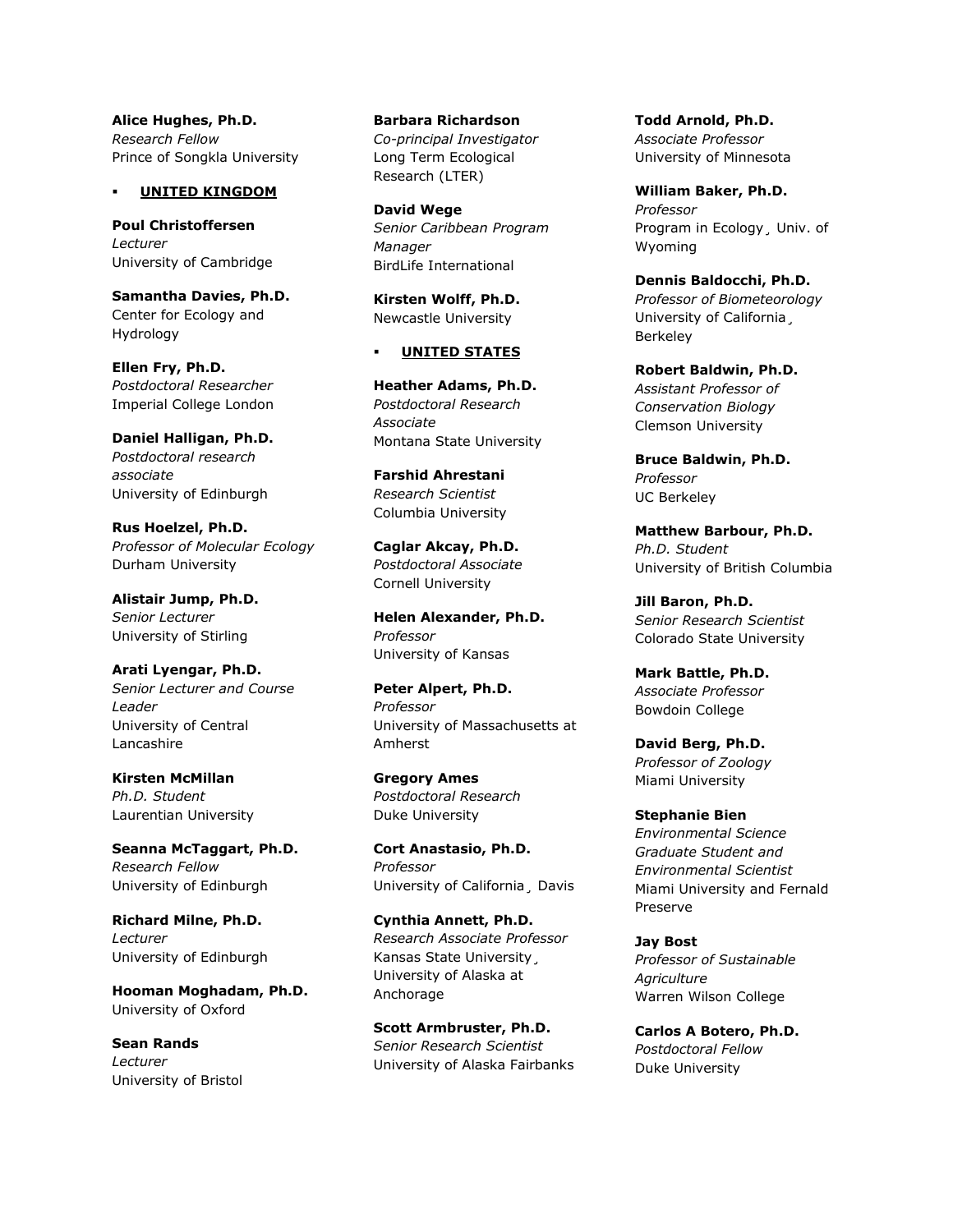**Reed Bowman, Ph.D.** *Research Program Director* Archbold Biological Station

**William Bowman, Ph.D.** *Professor* University of Colorado

**Edwin Brands, Ph.D.** *Assistant Professor* University of Minnesota Morris

**Scott Bridgham, Ph.D.** *Professor* University of Oregon

**Eric Burr** *Author and Illustrator* Ski Trails and Wildlife (2008)

**Cindy Burtley** *Ecologist* Cedarburg Science

**Aram Calhoun, Ph.D.** *Professor* University of Maine

**Chelsea Carey** *Ph.D. Candidate* University of California

**Jay Carlisle, Ph.D.** *Research Director* Idaho Bird Observatory (Boise State University)

**David Carr, Ph.D.** *Research Associate Professor* University of Virginia

**Scott Carroll, Ph.D.** *Director* Institute for Contemporary Evolution

**John Cecil** *Director¸ Important Bird Areas Program* Audubon

**Nanette Chadwick, Ph.D.** *Director of Academic Sustainability Programs and Assoc. Prof. of Biology* Auburn University

**Peter Chesson, Ph.D.** *Professor* University of Arizona

**Vikram Chhatre** *Graduate Student* Texas A&M University

**Amy Cilimburg** *Director of Bird Conservation* Montana Audubon

**Barry Clinton** *Adjunct Professor/Scientist* Clemson University

**David Coleman, Ph.D.** *Professor* University of Georgia

**Julie Combs, Ph.D.** University of Washington

**Joel Cracraft, Ph.D.** *Chair¸ Division of Vertebrate Zoology* American Museum of Natural History

**Chris Creese** *Ph.D. Candidate* UCLA

**Gregory Cunningham, Ph.D.** *Assistant Professor* St. John Fisher College

**Robert Curry, Ph.D.** *Professor of Biology* Villanova University

**Farahad Dastoor, Ph.D.** *Lecturer* University of Maine

**Nico Dauphine, Ph.D.** *Postdoctoral Fellow* Smithsonian Institution

**Gerrit Davidse, Ph.D.** Missouri Botanical Garden

**Mark Davis, Ph.D.** *DeWitt Wallace Professor of*  *Biology* Macalester College

**Jan Decher, Ph.D.** *Research Associate* University of Vermont

**Dominick DellaSala, Ph.D.** *Chief Scientist/President* Geos Institute

**Laurie Dizney, Ph.D.** *Research Fellow* University of Utah

**Tiffany Doan, Ph.D.** *Associate Professor* Central Connecticut State University

**C Kenneth Dodd Jr, Ph.D.** *Courtesy Associate Professor* University of Florida

**Martin Dohrmann, Ph.D.** Smithsonian Institution

**Dana E. Dolsen** *Conservation Social Scientist* University of Alberta Alumnus

**Vinson Doyle** *Ph.D. Candidate* The New York Botanical Garden

**Christine Drea, Ph.D.** *Associate Professor* Duke University

**Michele Dudash, Ph.D.** *Professor* University of Maryland

**Christine Dumoulin** *Ph.D. Student* University of Tennessee

**Peter Dunwiddie, Ph.D.** *Affiliate Professor* University of Washington

**David Ehrenfeld, Ph.D.** *Professor of Biology* Rutgers University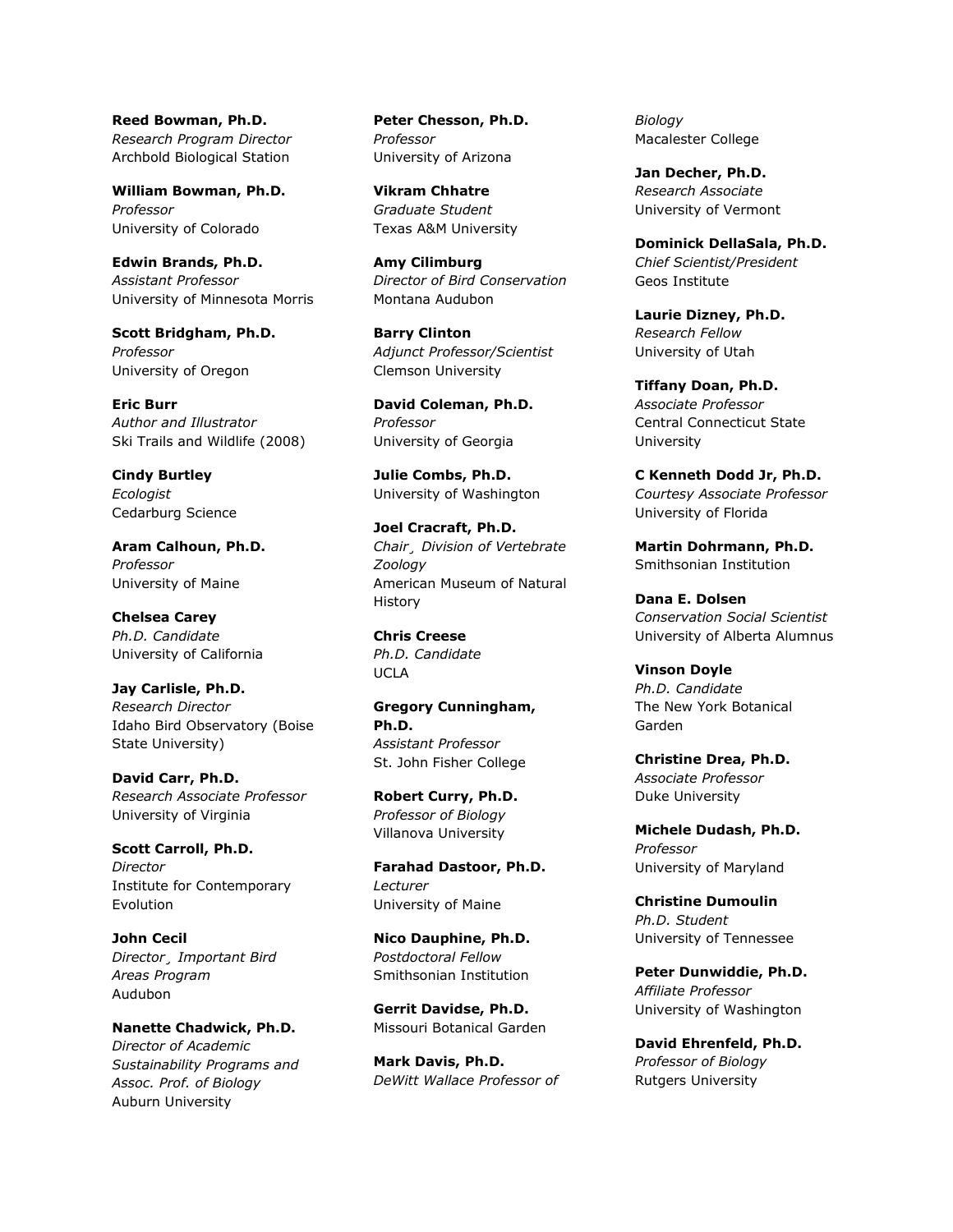**Paul Ehrlich, Ph.D.** *Bing Professor of Population Studies* Stanford University

**Daniel R. Engstrom, Ph.D.** *Director¸ St. Croix Watershed Research Station* Science Museum of Minnesota

**Lauren Eserman** *Research Technician* Louisiana State University, Southeastern Louisiana University

**William Etges, Ph.D.** *Professor* University of Arkansas

**Tracy Evans** Illinois Department of Natural Resources

**Douglas Eveleigh, Ph.D.** *Professor* Rutgers University

**John Fanshawe, Ph.D.** *Senior Strategy Advisor* BirdLife International

**Andrew Farnsworth, Ph.D.** *Research Associate* Cornell Lab of Ornithology

**Laura Farrell** *Ph.D. Candidate¸ Biology* University of Vermont

**John Farrell, Ph.D.** *Associate Professor* SUNY College of Environmental Science and Forestry

**Emily Farrer, Ph.D.** *Postdoctoral Scholar* University of California¸ Berkeley

**Christopher Fastie, Ph.D.** *Visiting Research Scholar* Middlebury College

**Frank Fekete, Ph.D.** *Professor of Biology* Colby College

**Thomas Fisher, Ph.D.** *Professor* University of Maryland Center for Environmental Science

**John Fitzpatrick, Ph.D.** *Director¸ Lab of Ornithology* Cornell Univeristy

**Thomas Fleischner, Ph.D.** *Professor* Prescott College

**Kathleen Fleming, Ph.D.** *Landscape Ecologist*

**Corrine Folsom-O'Keefe** *Important Bird Area Program Coordinator* Audubon Connecticut

**Claudia J. Ford** *Ph.D. Student* Antioch University

**Jessica Forrest, Ph.D.** *Postdoctoral Researcher* University of California¸ Davis

**David Foster, Ph.D.** *Director* Harvard Forest, Harvard University

**William Fraser, Ph.D.** *President and Lead Investigator* Polar Oceans Research Group

**Geoffrey Gallice** *Graduate Fellow* University of Florida

**Carl Gerhardt, Ph.D.** *Curators' Professor* University of Missouri

**Thomas Gillespie, Ph.D.** *Professor* University of California¸ Los Angeles

**William Glanz, Ph.D.** *Associate Professor* University of Maine

**Greg Goldsmith** *Doctoral Candidate* University of California, Berkeley

**Carmen Greenwood, Ph.D.** *Professor* Oklahoma State University

**Gary Grossman, Ph.D.** *Professor* University of Georgia

**Andrii Gryganskyi** *Research Scientist* Duke University

**Gwenaelle Gueguen, Ph.D.** *Post Doctoral Fellow* City College of New York

**Alex Gunderson** *Ph.D. Candidate* Duke University

**Ralph Gutierrez** *Professor* University of Minnesota

**Vincent Gutschick, Ph.D.** *Director* Global Change Consulting Consortium

**Sarah Haft** *MS Student* University of New Mexico

**Nelson Hairston, Ph.D.** *FHT Rhodes Professor of Evnironmental Science* Cornell University

**Alex Hall** *Graduate Teaching Assistant* University of Texas¸ Arlington

**Charles Hall, Ph.D.** *Professor* SUNY College of Environmental Science and Forestry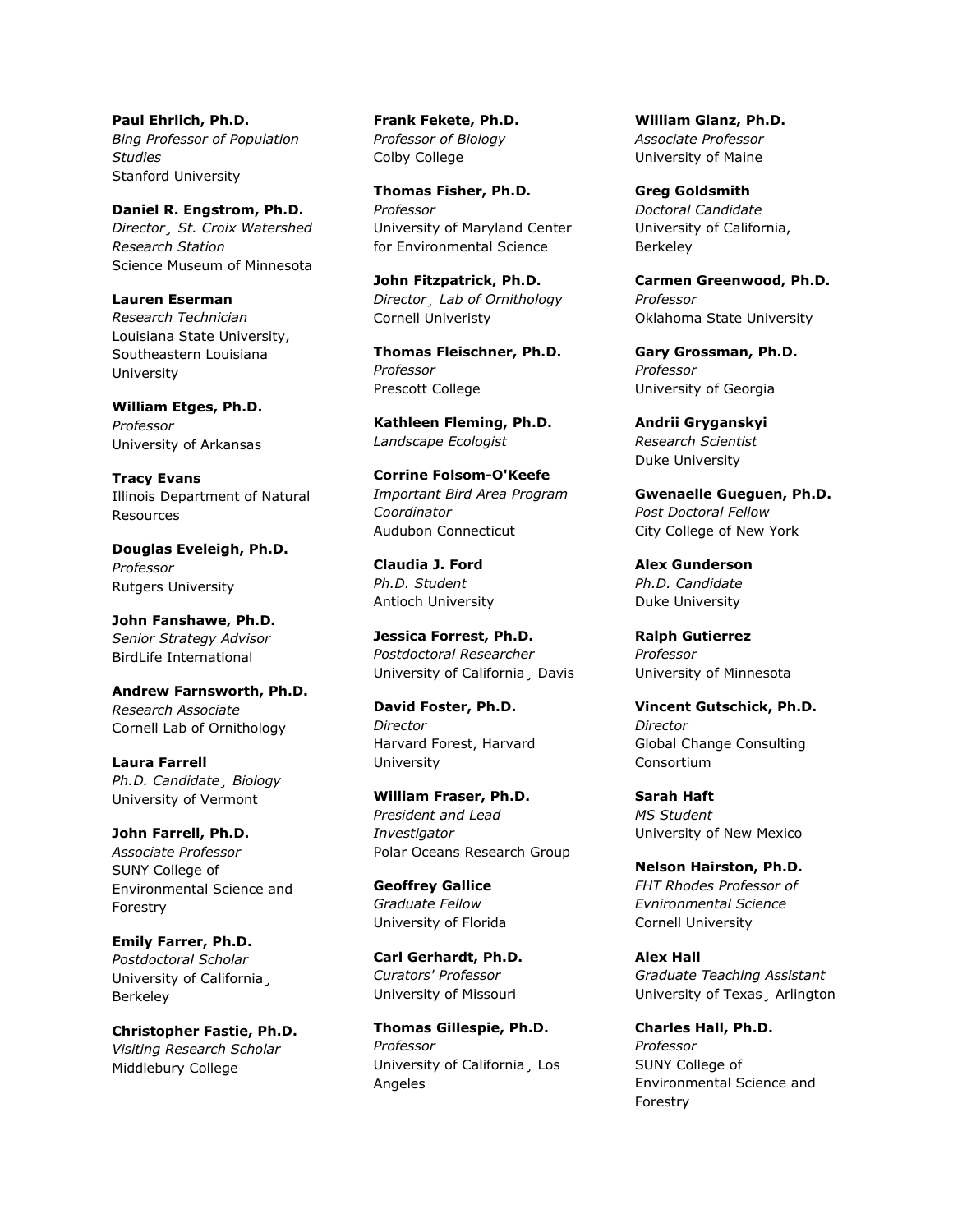**Charles Halpern, Ph.D.** *Research Professor* University of Washington

**Steven Handel, Ph.D.** *Professor of Ecology* Rutgers University

**James Hanken, Ph.D.** *Director* Museum of Comparative Zoology, Harvard University

**David Haskell, Ph.D.** *Professor of Biology* University of the South

**Jason Hassrick, Ph.D.** *Scientist* University of California¸ Santa Cruz

**Si He, Ph.D.** *Curator* Missouri Botanical Garden

**Justa Heinen** *Ph.D. Student* North Carolina State University

**Ken Helms** *Research Assistant Professor* University of Vermont

**John Hendee, Ph.D.** *Professor Emeritus¸ Dean (Retired)* University of Idaho¸ College of Natural Resources

**Guillermo Herrera, Ph.D.** *Associate Professor of Economics* Bowdoin College

**Ingrid Hogle** *Monitoring Program Manager* San Francisco Estuary Invasive Spartina Project

**Alison Holloran** *Deputy Executive Director* Audubon Wyoming

**Richard Holmes, Ph.D.** *Professor of Biology Emeritus* Dartmouth College

**Jurij Homziak, Ph.D.** *Associate Director* Lake Champlain Sea Grant, University of Vermont

**Brian Horne** *Conservation Coordinator* Wildlife Conservation Society

**Thomas Horton, Ph.D.** *Associate Professr* SUNY College of Environmental Science and Forestry

**Nathaniel Hough-Snee** *Ph.D. Student¸ Research Assistant* Utah State University

**Julie Huddle, Ph.D.** *Research Assistant Professor* University of Nebraska¸ Lincoln

**Kristina Hufford, Ph.D.** *Assistant Professor* University of Wyoming

**Don Huggins, Ph.D.** *Director¸ Senior Scientist* University of Kansas

**Malcolm Hunter, Ph.D.** *Professor* University of Maine

**Henry Huntington, Ph.D.** *Arctic Science Director* Pew Environment Group

**David Inouye, Ph.D.** *Professor* University of Maryland

**Stephen Jackson, Ph.D.** *Professor* University of Wyoming

**Frode Jacobsen, Ph.D.** *Research Associate*

University of Maryland Baltimore County

**Mathew Jacobson** *Manager¸ International Boreal Conservation Campaign¸ Quebec* Pew Environment Group

**Frances James, Ph.D.** *Professor Emerita* Florida State University

**Krish Jayachandran, Ph.D.** *Professor* Florida International University

**Anthony Joern, Ph.D.** *Professor* Kansas State University

**Mattias Johansson, Ph.D.** *Research Associate* Oregon State University

**Todd Johnson** *Graduate Student* University of Wisconsin-Madison

**Erik Johnson, Ph.D.** *Conservation Biologist* National Audubon Society

**Matthew Kaproth** *Graduate Assistant* University of Vermont

**Les Kaufman, Ph.D.** *Professor* Boston University

**Adam Kay** *Associate Professor* University of St. Thomas

**Richard Keating, Ph.D.** *Research Associate* Missouri Botanical Garden

**William Kier, Ph.D.** *Professor and Chair* University of North Carolina at Chapel Hill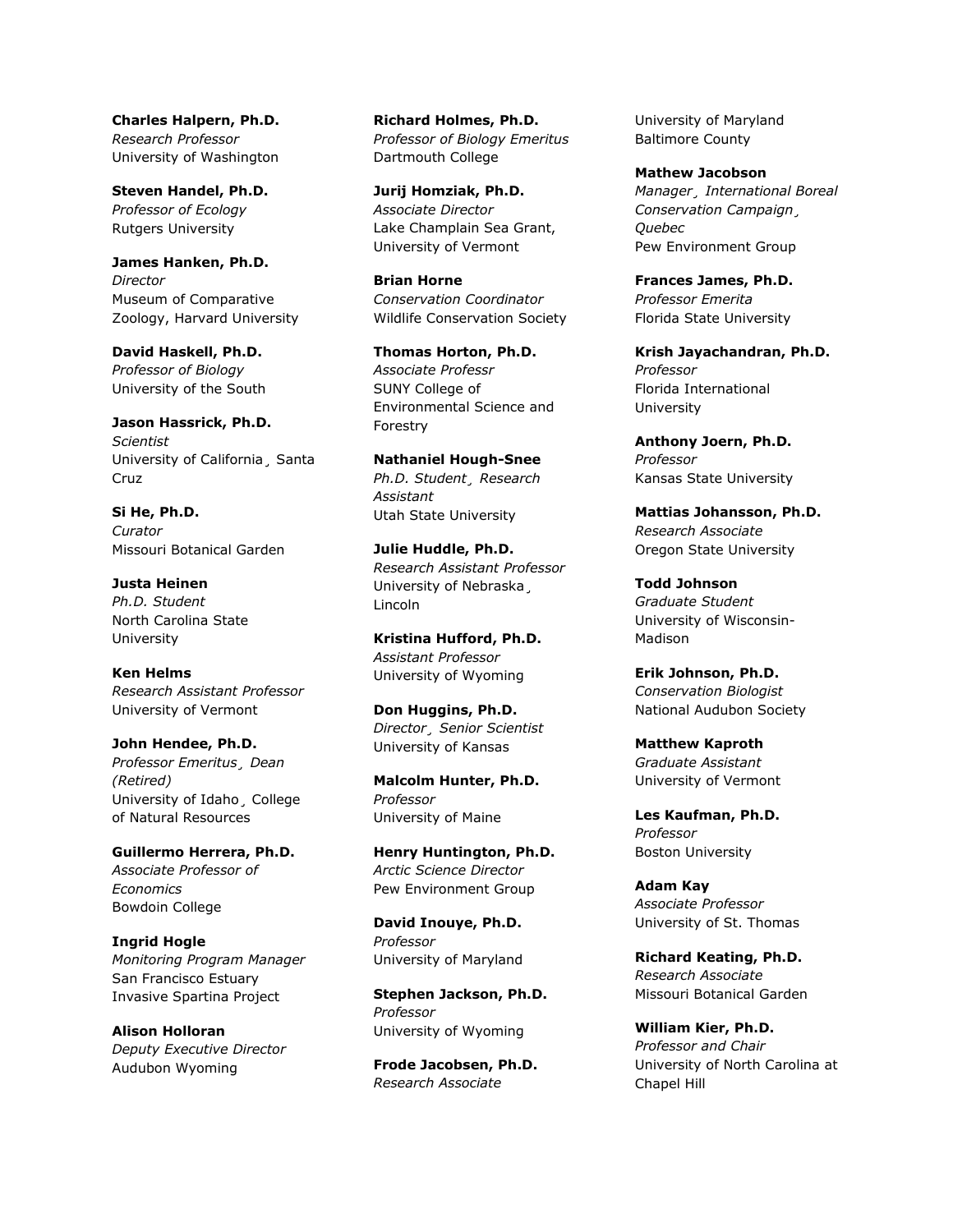**Auston Kilpatrick, Ph.D.** *Assistant Professor* University of California, Santa Cruz

**Yael Kisel, Ph.D.** Imperial College London

**Matt Kluber** *Research Assistant/Ecologist* Case Western Reserve University

**Dennis Knight, Ph.D.** *Professor Emeritus* University of Wyoming

**Walter Koenig, Ph.D.** *Senior Scientist* Cornell Lab of Ornithology

**Cyril Kormos** *Vice President for Policy* The WILD Foundation

**Robert Kretsinger** *Professor* Biology Deptartment¸ University of Virginia

**David La Puma, Ph.D.** *Postdoctoral Researcher* New Jersey Audubon Society

**Robert Lachlan, Ph.D.** *Postdoctoral Research* Duke University

**Dennis Lamb, Ph.D.** *Professor Emeritus* Pennsylvania State University

**Dennis Lavrov, Ph.D.** *Associate Professor* Iowa State University

**Tien Lee** *Graduate Student* University of California¸ San Diego

**Sarah Lemelin** *Technician* USGS

**Simon Levin, Ph.D.** *Professor* Princeton University

**Wei Li, Ph.D.** *Researcher* Iowa State University

**Louisa Liberman, Ph.D.** *Postdoctoral Scholar* Duke University

**Richard Lindroth, Ph.D.** *Professor of Ecology and Associate Dean for Research* University of Wisconsin-Madison

**Irene Liu** *Graduate student* Duke University

**Leonard Liu** *Wetlands ecologist* PRBO Conservation Science

**Heather Lowe** *Program Coordinator* Turtle Survival Alliace

**Francois Lutzoni, Ph.D.** *Associate Professor* Duke University

**Sally MacIntyre, Ph.D.** *Professor* University of California, Santa Barbara

**Ross MacPhee** *Curator of Vetebrate Zoology* American Museum of Natural History

**Thomas Malone** *Professor Emeritus* University of Maryland Center for Environmental Science

**Paul Manos, Ph.D.** *Professor* Duke University

**Tricia Markle** *Ph.D. Student* University of Minnesota **Patrick Martin, Ph.D.** *Professor* Colorado State University

**Julien Martin, Ph.D.** *Postdoctorate* University of California¸ Los Angeles

**Georgiana May, Ph.D.** *Professor* University of Minnesota

**Shannon McCauley, Ph.D.** *Assistant Professor* Cal Poly State University

**Kim McFarland** *Master's of Science Candidate* Humboldt State University

**Marla McIntosh, Ph.D.** *Professor* University of Maryland

**Erin McKenney** *Graduate Student in Biology* Duke University

**Jeff McKinnon, Ph.D.** *Professor¸ Chair* Biology Department¸ East Carolina University

**Amy McMillan, Ph.D.** *Associate Professor* Buffalo State College

**Jolanta Miadlikowska, Ph.D.** *Research Scientist* Duke University

**Myron Mitchell, Ph.D.** *Distinguished Professor* SUNY College of Environmental Science and Forestry

**Numi Mitchell, Ph.D.** *Biologist* The Conservation Agency

**Douglas Mock, Ph.D.** *George Lynn Cross Research*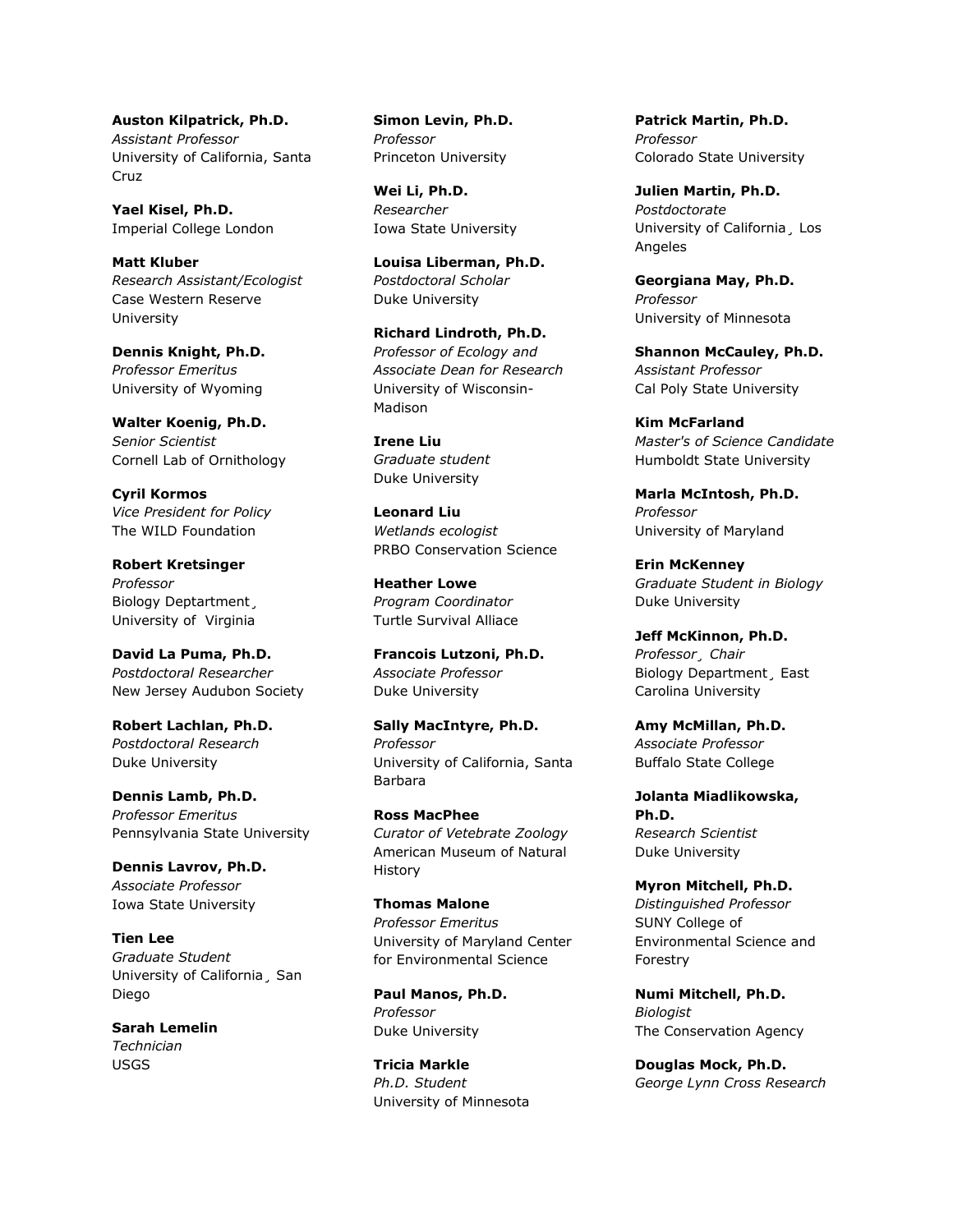*Professor* University of Oklahoma

**Brad Mudrzynski** *Research Scientist* SUNY Research Foundation

**John Mull, Ph.D.** *Professor* Weber State University

**Lynne Mullen, Ph.D.** *Preceptor* Harvard University

**Helen Murphy, Ph.D.** *Visiting Assistant Professor* College of William and Mary

**Kenneth Nagy, Ph.D.** *Research Professor* University of California, Los Angeles

**John Nason** *Professor* Iowa State University

**Andrew Nelson, Ph.D.** *Emeritus Professor of Biology* State University of New York College at Oswego

**Hailee Newman** *Wildlife Biology Intern* US Forest Service

**Rasmus Nielsen, Ph.D.** *Professor* University of California¸ Berkeley

**Reed Noss, Ph.D.** *Professor* University of Florida

**Walter Oechel, Ph.D.** *Distinguished Professor of Biology* San Diego State University

**Gordon Orians, Ph.D.** *Professor Emeritus of Biology* University of Washington

**John Orrock, Ph.D.** *Assistant Professor* University of Wisconsin

**Amy Osborne, Ph.D.** *Postdoctoral Fellow* University of Colorado

**Richard Ostfeld, Ph.D.** *Senior Scientist* Cary Institute of Ecosystem Studies

**Kym Ottewell, Ph.D.** *Post-doctoral Scientist* Tulane University

**Richard Paradis, Ph.D.** *Director¸ Natural Areas Center* University of Vermont

**Michael Patten, Ph.D.** *Associate Professor* University of Oklahoma

**Geoff Patton, Ph.D.** *Toxicologist* Association of Government Toxicologists

**Bruce Peterson, Ph.D.** *Senior Scholar* Marine Biological Laboratory

**Kathryn Picard** *Graduate researcher* Duke University

**Raymond Pierotti, Ph.D.** *Professor* University of Kansas

**Stuart Pimm, Ph.D.** *Professor of Conservation Ecology* Duke University

**Kevin Potter, Ph.D.** *Research Assistant Professor* North Carolina State University

**Thomas Powell, Ph.D.** *Professor*

University of California¸ Berkley

**Vladimir Pravosudov, Ph.D.** *Associate Professor* University of Nevada Reno

**H Ronald Pulliam, Ph.D.** *Regents Professor Emeritus* Odum School of Ecology, University of Georgia

**Bruce Rannala, Ph.D.** *Professor* University of California, Davis

**Brett Ratcliffe, Ph.D.** *Professor and Curator* University of Nebraska

**Peter Raven, Ph.D.** *President Emeritus* Missouri Botanical Garden

**Thomas Ray, Ph.D.** *Professor of Zoology* University of Oklahoma

**Ruth Reck, Ph.D.** *Professor* University of California¸ Davis

**Frederic Reid, Ph.D.** *Director of Boreal and Arctic Conservation* Ducks Unlimited

**Marcel Rejmanek, Ph.D.** *Professor* University of California Davis

**William Resetarits, Ph.D.** *Professor* Texas Tech University

**Amber Rice, Ph.D.** *Assistant Professor* Lehigh University

**Scott Rifkin, Ph.D.** *Assistant Professor* University of California¸ San Diego

**Steve Roels** University of Kansas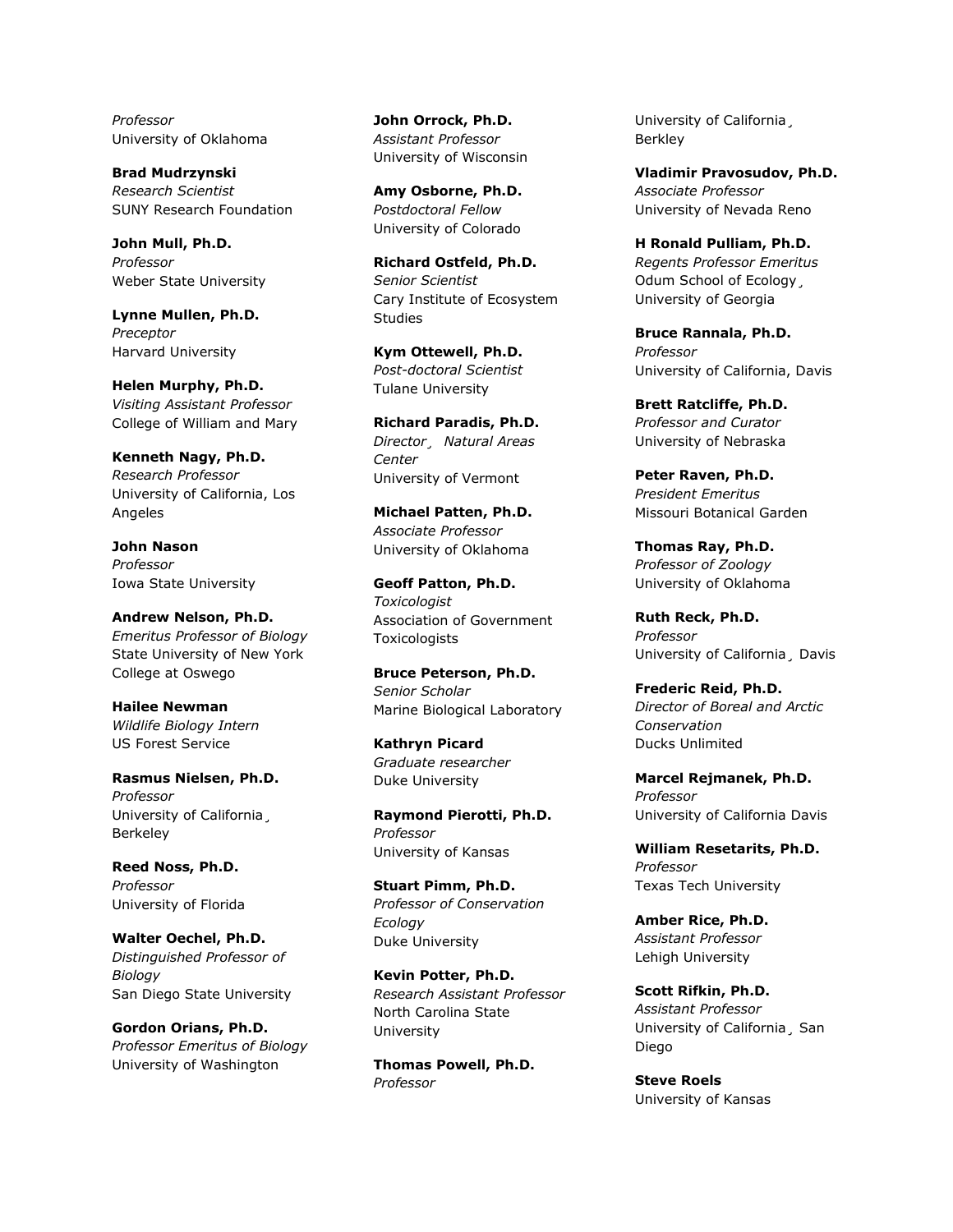**William Romme, Ph.D.** *Senior Scientist* Colorado State University

**Terry Root, Ph.D.** *Senior Fellow/University Faculty* Stanford University

**Dan Rosauer, Ph.D.** *Donnelly Post Doctoral Fellow* Yale University

**Matthew Rubino** *Conservation Biologist* North Carolina State University

**Dennis Ruez, Ph.D.** *Professor and Chair* University of Illinois at Springfield

**Philip Rundel, Ph.D.** *Distinguished Professor* UCLA

**Lawren Sack** *Professor* University of California¸ Los Angeles

**Leo Salas, Ph.D.** *Senior Scientist* PRBO Conservation Science

**Emily Sanborn** *Events Manager* PRBO Conservation Science

**Raymond A. Saumure, Ph.D.** *Research Biologist* Southern Nevada Water Authority

**JP Schmidt, Ph.D.** *Post-doctoral Associate* University of Georgia

**Oswald Schmitz, Ph.D.** *Professor* Yale University

**Thomas W. Schoener, Ph.D.** *Distinguished Professor of* 

*Biology* University of California at Davis

**Sean Schoville, Ph.D.** *International Research Fellow* National Science Foundation

**Richard Schultz, Ph.D.** *University Professor* Iowa State University

**Mori Scott, Ph.D.** *Curator* The New York Botanical Garden

**Will Selman, Ph.D.** *Research Biologist and Coordinator* Louisiana Dept of Wildlife and Fisheries

**Alan Shanks, Ph.D.** *Professor of Biology* University of Oregon

**Steve Sheffield, Ph.D.** *Professor* Bowie State University

**Michael Sheriff, Ph.D.** *Post-Doctoral Fellow* University of Alaska Fairbanks

**Steve Shippee** *Stranding Team Lead and Research Director* Emerald Coast Wildlife Refuge

**Susan Shirley, Ph.D.** *Faculty* Oregon State University

**Greg Shriver, Ph.D.** *Assistant Professor* University of Delaware

**Rodney Siegel, Ph.D.** *Executive Director* The Institute for Bird Populations

**Scott Silver, Ph.D.** *Director* Queens Zoo

**Ellen Simms** *Professor* University of California¸ Berkeley

**Curtis Smalling** *Important Bird Areas Coordinator* Audubon North Carolina

**Val Smith** *Professor* University of Kansas

**Richard Snyder, Ph.D.** *Biometeorology Specialist* University of California¸ Davis

**Kimberly Spiegel** *Ecologist* National Park Service

**John Stanton-Geddes, Ph.D.** *Postdoctoral Research Associate* University of Minnesota

**Loren Stearman** *Master's Candidate* University of Central Arkansas

**Iain Stenhouse, Ph.D.** *Adjunct Professor* University of Southern Maine

**Jennie Stephens, Ph.D.** *Professor* Clark University

**Melanie Stiassny, Ph.D.** *Curator and Professor* American Museum of Natural History

**Sarah Stockwell, Ph.D.** University of California¸ San Diego

**Jim Strittholt, Ph.D.** *President and Executive Director* Conservation Biology Institute

**Bjartmar Sveinbjörnsson, Ph.D.**